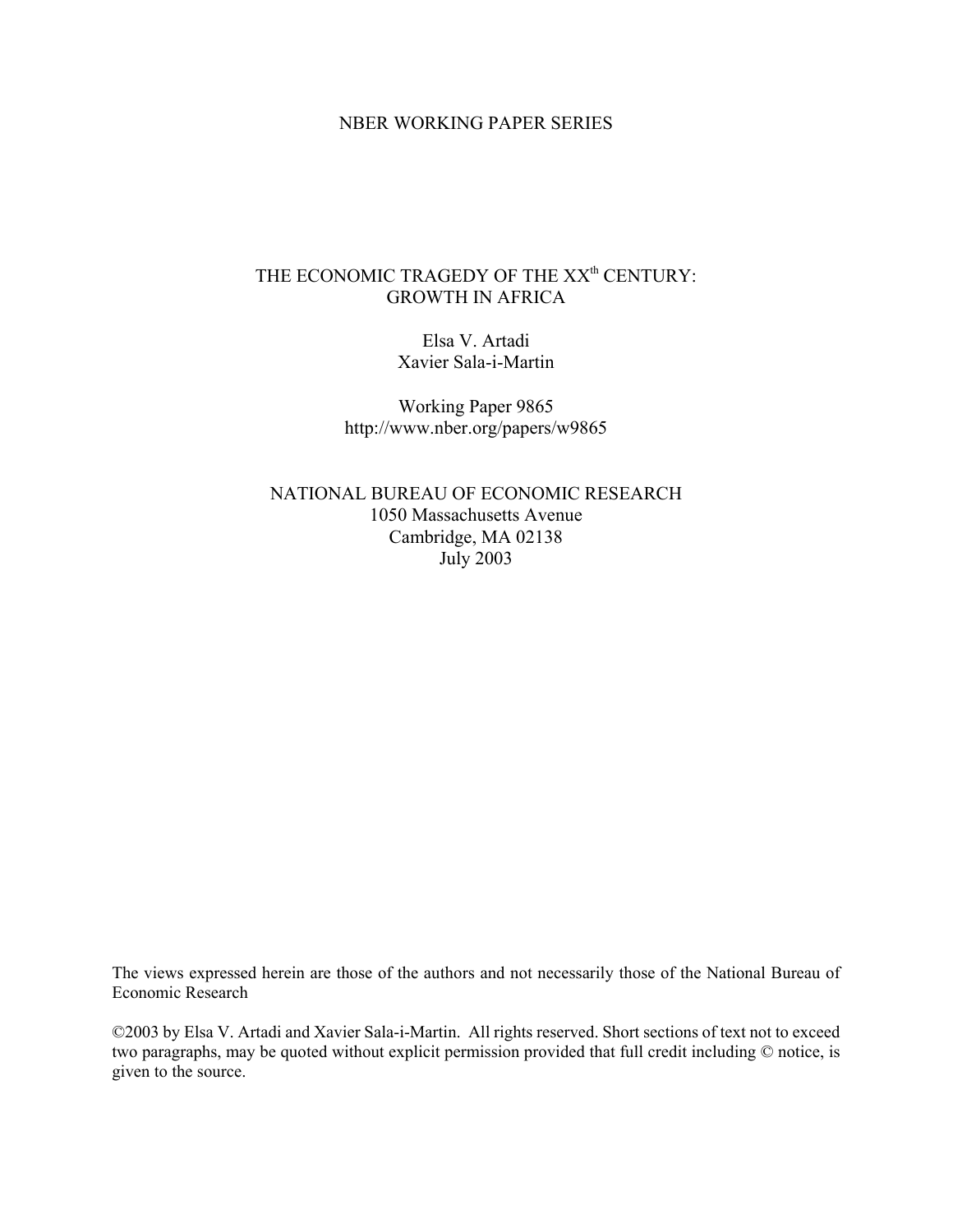The Economic Tragedy of the XX<sup>th</sup> Century: Growth in Africa Elsa V. Artadi and Xavier Sala-i-Martin NBER Working Paper No. 9865 July 2003 JEL No. O0, O1, O5

## **ABSTRACT**

The dismal growth performance of Africa is the worst economic tragedy of the XXth century. We document the evolution of per capita GDP for the continent as a whole and for subset of countries south of the Sahara desert. We document the worsening of various income inequality indexes and we estimate poverty rates and headcounts. We then analyze some of the central robust determinants of economic growth reported by Sala-i-Martin, Doppelhofer and Miller (2003) and project the annual growth rates Africa would have enjoyed if these key determinants had taken OECD rather than African values. Expensive investment goods, low levels of education, poor health, adverse geography, closed economies, too much public expenditure and too many military conflicts are seen as key explanations of the economic tragedy.

Elsa V. Artadi Xavier Sala-i-Martin Harvard University Department of Economics vila@fas.harvard.edu Columbia University 420 West 118th Street, 1005 New York, NY 10027 and NBER xs23@columbia.edu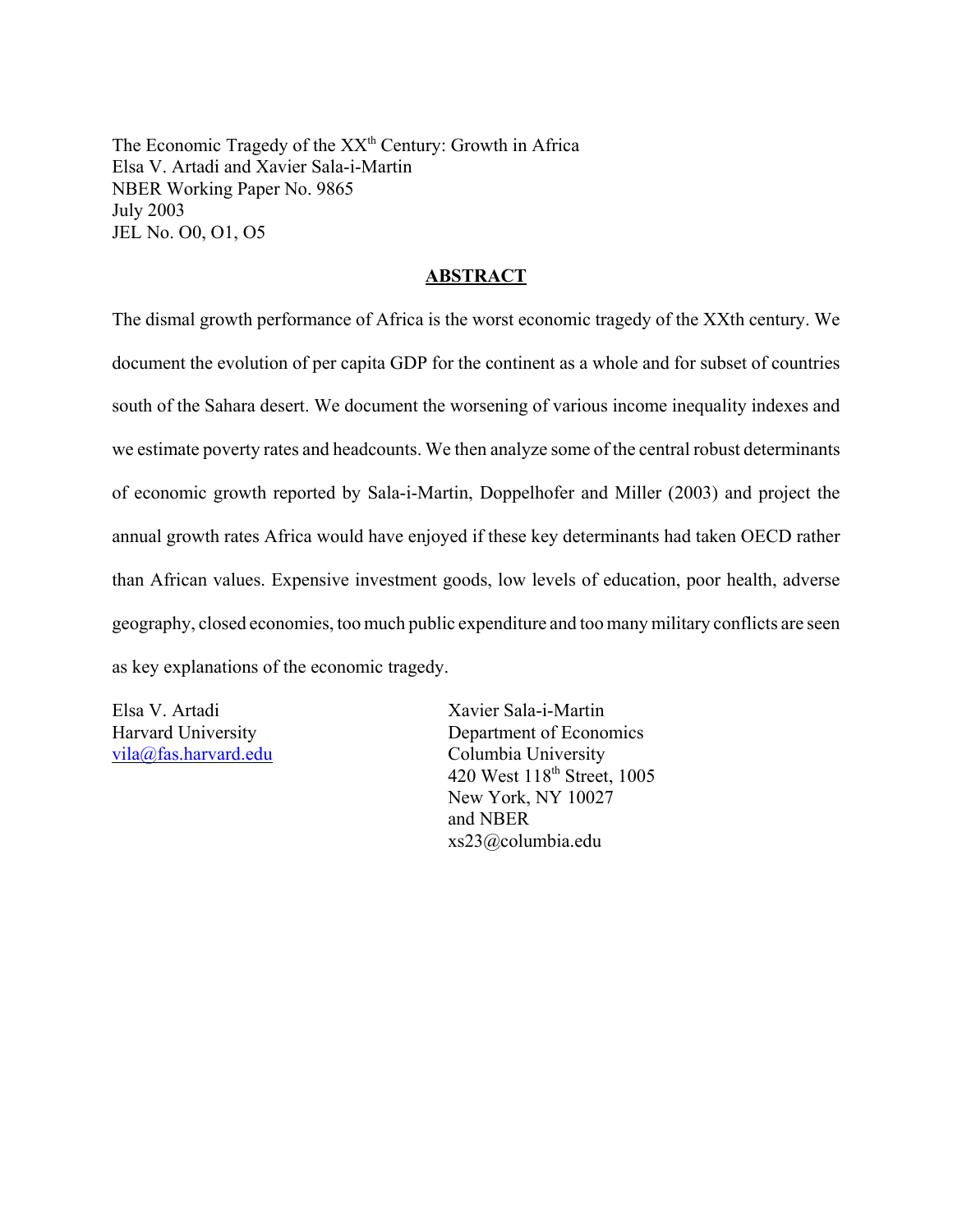#### **(1) Growth**

*(i) Documenting a Tragedy* 

There should be no doubt that the worst economic disaster of the XXth century is the dismal growth performance of the African continent. The newly freed citizens had high hopes when their countries became independent during the second half of the century, but most of them are substantially poorer now than they were when their nations were born. Figure 1 displays the measure that summarizes the average performance of the continent in the clearest way, a measure that is closely related to income per person: per capita GDP. The period shown in the figure starts when a substantial amount of African countries became independent, 1960, and it runs all the way to  $2002$ <sup>1</sup>. We see that, between 1960 and 1980, per capita GDP increased slightly from US\$1,500 to about \$2,000. It then stagnated at this very low level ever since.

The aggregate data for the entire continent masks the fact that, without being a miracle, Northern Africa has done a little better than the rest of the continent. Figure 1 also shows the evolution of per capita GDP for sub-Saharan Africa<sup>2</sup> and displays a number of disturbing trends. First, the level of GDP per capita is smaller than that of the whole continent. This, of course, reflects the fact that the North-African countries are

The African GDP per capita is constructed aggregating the Penn World Tables Purchasing-Power-Parityadjusted GDP data published by Summers-Heston-Aten (2002) for each country and dividing it by aggregate population. Since the data are measured in PPP-adjusted units, it is strictly comparable across countries and, therefore, can be aggregated up. The countries used to construct this measure of African GDP are: Algeria, Angola, Burundi, Benin, Burkina Faso, Botswana, Central African Republic, Cote d'Ivoire, Cameroon, Republic of Congo, Cape Verde, Egypt, Ethiopia, Gabon, Ghana, Guinea, The Gambia, Guinea-Bissau, Equatorial Guinea, Kenya, Lesotho, Madagascar, Mali, Mozambique, Mauritania, Mauritius, Malawi, Morocco, Namibia, Niger, Nigeria, Rwanda, Senegal, Sierra Leone, Swaziland, Seychelles, Chad, Togo, Tanzania, Tunisia, Uganda, South Africa, Democratic Republic of Congo, Zambia, and Zimbabwe.

<sup>.&</sup>lt;br><sup>2</sup> The set of sub-Saharan African countries are the African countries minus Algeria, Egypt, Morocco and Tunisia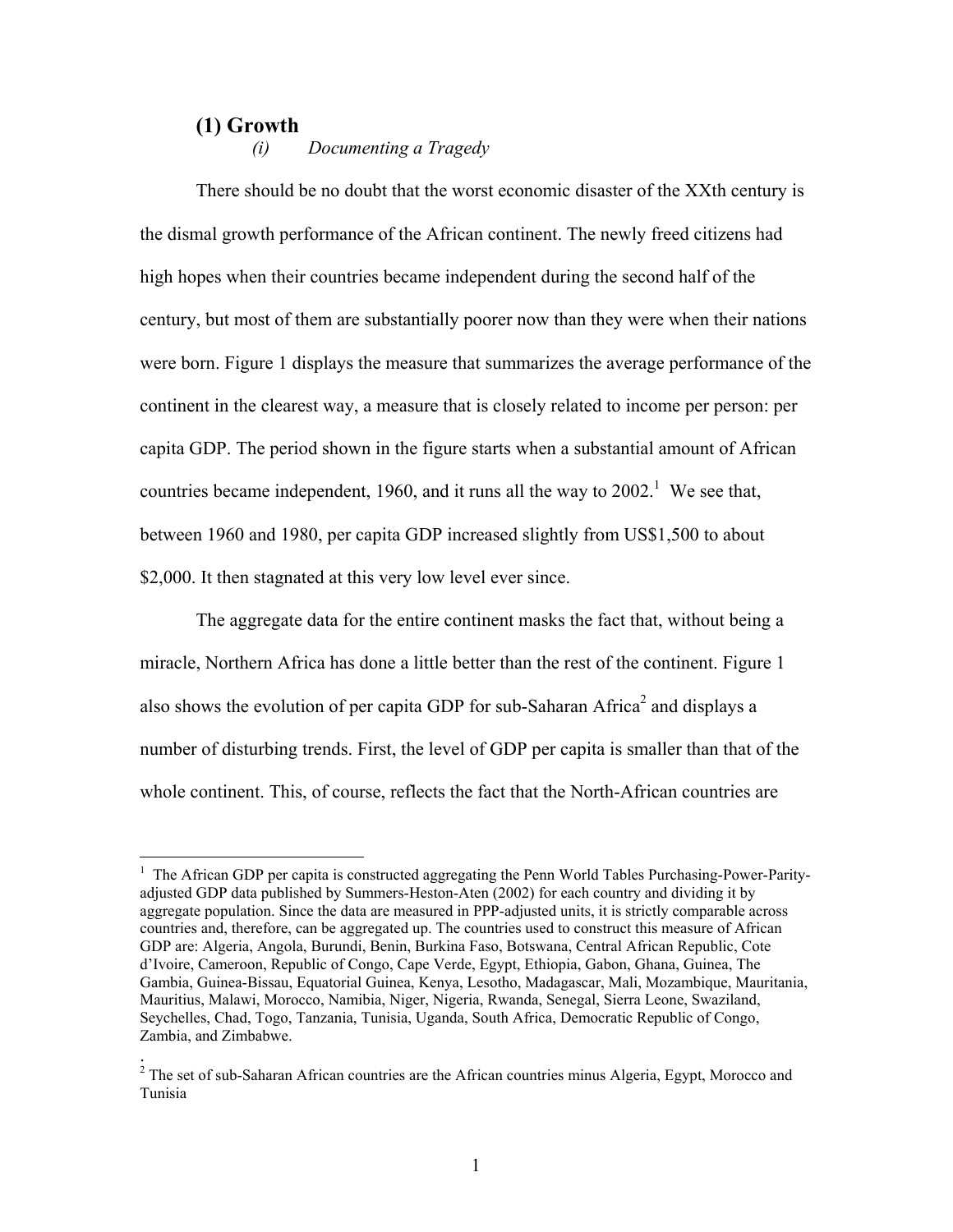indeed a bit richer than their counterparts of the South. Second, and more significantly, the level of GDP started a long-term decline after its 1974 peak. Today, per capita GDP for Sub-Saharan Africa is 200 dollars smaller than it was in 1974, a decline of nearly 11% over a quarter of a century. This evolution is especially worrisome if we consider that Africa was already extremely poor in 1974.

Figure 2 decomposes the per capita growth rates over various sub-periods. Prior to the 1974 oil shock, the growth rates were positive: for the whole continent, they were around 3% in the early 60s, close to 2% in the late 60s, and slightly below 1.5% between 1970 and 1974. The growth rates for sub-Saharan Africa were only slightly smaller. Things changed dramatically in the second half of the 1970s. The growth rate for the countries south of the Sahara desert became negative 0.5% in the late 70s, negative 1.2% in the second half of the decade and zero between 1980 and 1985. The growth dropped dramatically to a record negative 1.5% per year in the first half of the 1990s. The continent seems to have recovered a bit since then with positive, albeit small, growth rates for the second half of the 1990s and the first two years of the new millennium.

The African growth performance is dismal in absolute terms, but it is worse if we take into account that, during this same period, the rest of the world has been growing at an annual rate of close to 2%. Moreover, the growth performance of the world's technological leader, the United States, was not particularly spectacular after the oil shocks of the 1970s, the African continent has been losing ground to America. Figure 3 displays GDP per capita for the African continent (and the sub-Saharan subset) relative to the United States. The evidence of absolute divergence is clear: Africa has been losing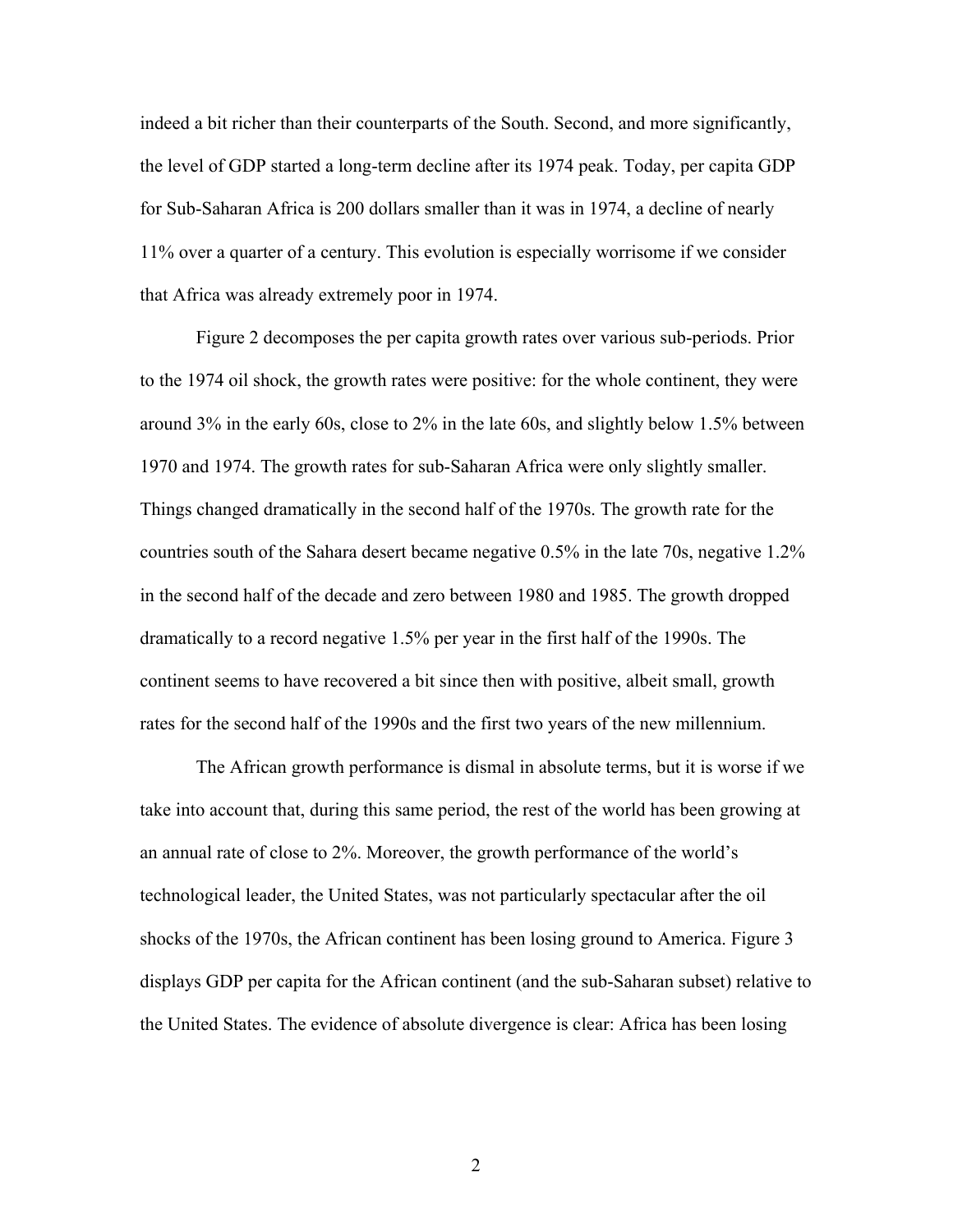ground dramatically and has been unable to catch up, perhaps benefiting of the fact that it started from a relatively backward position.

#### *(ii) Distribution of Income and the Politics of Reform*

If aggregate or average measures show that Africa has performed dismally over the last few decades, things do not look better when we estimate individual incomes. In a number of recent studies, Sala-i-Martin (2003) has devised a methodology that combines individual income surveys with aggregate national account data to estimate the entire distribution of income for each country in the world. Here we borrow from this work to construct the distribution for each country in Africa which we then aggregate to compute the distribution for the whole continent. Figure 4 reports the African income distributions for 1970, 1980, 1990 and 2000. A number of features of this figure are worth emphasizing. First, the bottom part of the distribution "shifts to the left" over time. This, of course, means that the incomes of the poorest citizens of Africa have deteriorated over the last thirty years. Second, the top part of the distribution did not change much. In other words, whereas the poorest citizens of the continent saw how their economic situation worsen, the richest people did not suffer much of a change. Third, since the poor tend to get poorer and the rich do not seem to get poorer, it must be the case that individual income inequalities in Africa have been increasing. It is easy to estimate various measures of income inequalities with the data used to construct Figure 4. Figure 5 displays one of the most popular measures of income inequality: the gini coefficient. As predicted, it shows an unambiguous upward trend. For the continent as a whole, the coefficient increases from a value of 0.57 in 1970 to a value of 0.63 in the year 2000, a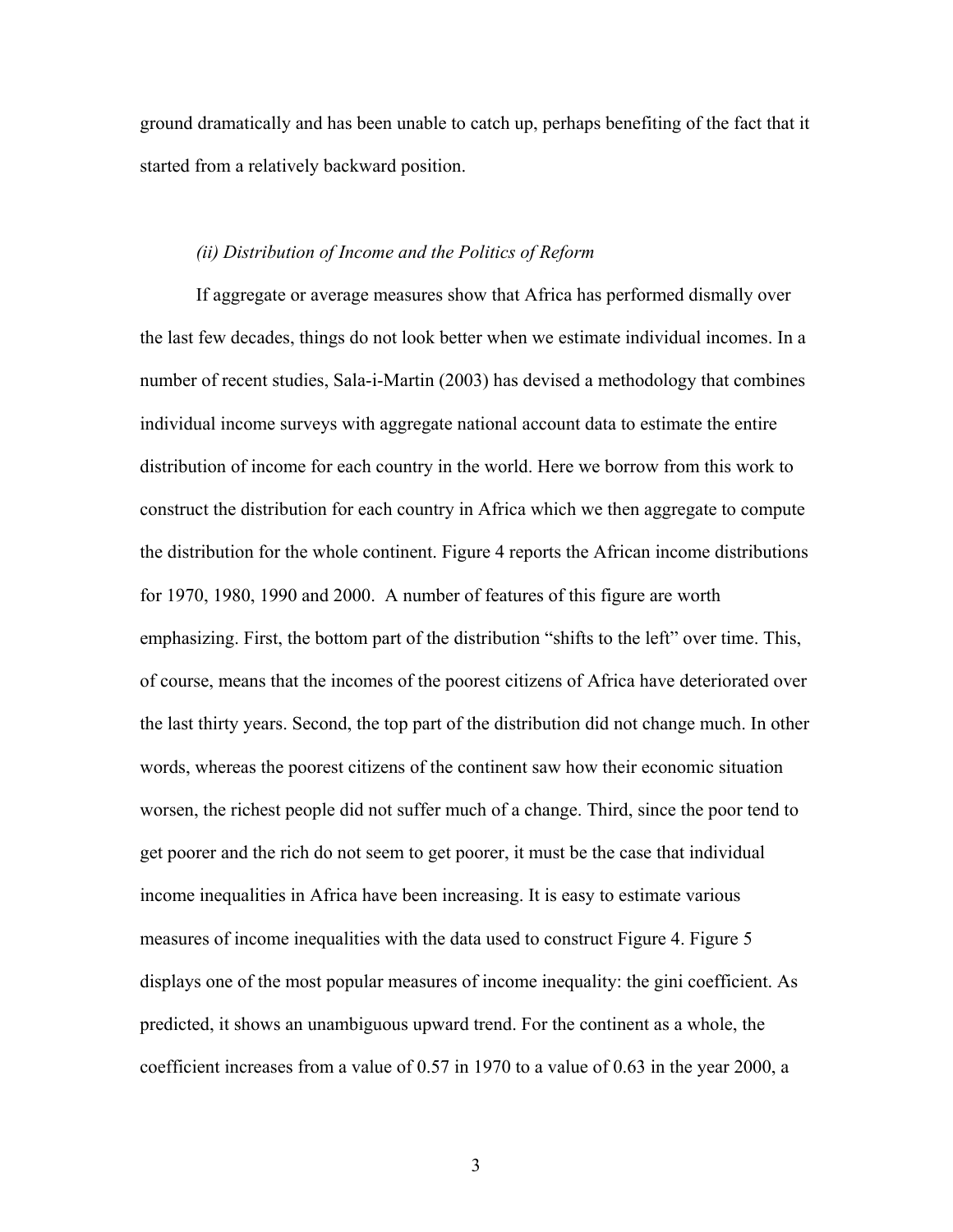deterioration of inequality of over 10%. For Sub-Saharan Africa, the numbers are 0.58 and 0.65 respectively. It is interesting to note that most of the inequality within Africa can be accounted for by inequality within countries rather than across countries. Figure 6 shows an inequality measure that can be decomposed into its within-country component (which measures the amount of inequality that would exist in Africa if all countries had the same level of per capita income) and the across-country component (which measures the amount of inequality that would exist if all citizens within each country had the same level of income, but countries differed in their aggregate levels of income per capita). Figure 6 shows that inequality in Africa has increased both because rich countries in the continent have grown faster (so across-country inequality has deteriorated) and because rich citizens within each country have benefited more than poor citizens (so withincountry inequality has also increased). Of course, if within and across country inequalities have increased, it must be the case that overall inequality in Africa has also dramatically gone up. The finding is particularly significant if we take into account that, as shown by Sala-i-Martin (2003a), worldwide income inequalities have been decreasing over the same period.

Before we leave the discussion of the distribution of income in Africa, it is worth mentioning one last aspect of Figure 4. The fact that the "rightmost" part of the income distribution does not seem to decrease over time has some potentially important implications. The reason is that the people who would have to implement the legal, social and economic reforms that could potentially turn Africa around do not seem to suffer much from the current situation. Thus, their incentives to introduce changes are slim. This phenomenon is even stronger for a number of individual countries, where the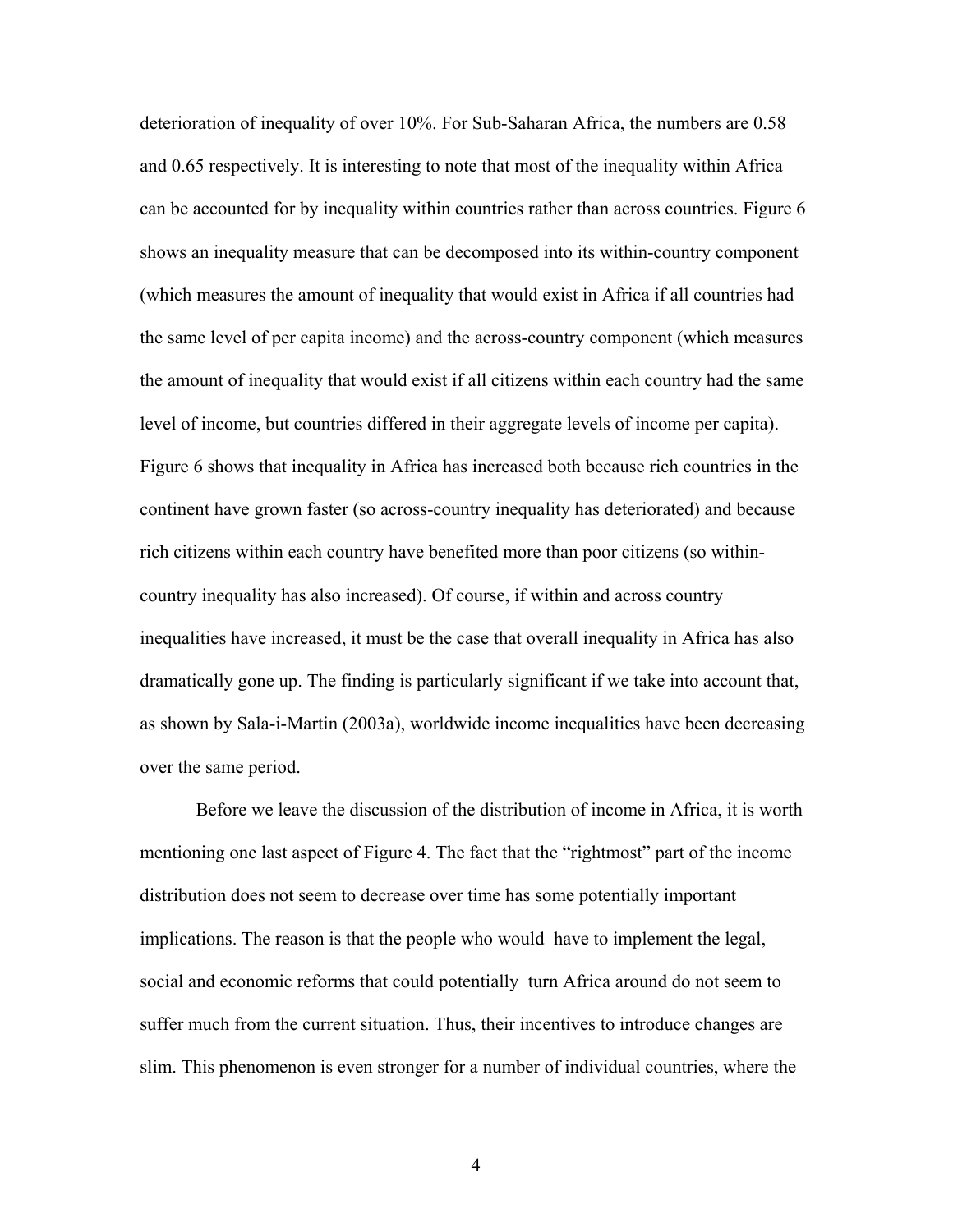income of the "rich" not only does not decline, but it actually increases. The clearest example of this perverse situation is Nigeria, whose income distribution is displayed in Figure 7. As it is the case for most Africa, the lower part of the Nigerian income distribution constantly shifts to the left reflecting the fact that the incomes of the lowest 80% of the population deteriorate over time. The shocking thing about this figure is that the upper part of the distribution moves to the right. In other words, the richest citizens of Nigeria actually benefit from the current disastrous economic situation. From a political economy point of view, the problem is these individuals whose incomes are improving are probably the decision makers..

#### *(iii) The Humans Behind the Tragedy: Poverty Rates and Headcounts*

The last interesting aspect of Figures 4 and 7 is the vertical line that represents the extreme poverty line. The first international poverty line was defined to be an **income** level of US\$ 200 in 1970 prices (Ahluwalia, Carter and Chenery (1979).) People were seen as poor if their incomes were smaller than that figure. The vertical line displayed in Figures 4 and 7 represents one such international poverty line. It corresponds to the widely accepted definition of one-dollar-per-day. The fraction of African citizens whose income is less than one dollar per day is represented by the area below the distribution and to the left of the poverty line. Inspection of Figure 4 shows that this fraction has been increasing.

In 1991, the World Bank adopted a definition of poverty in terms of **consumption** and proposed what is now widely used as the extreme poverty line: consumption level of one dollar per day (Ravallio, Datt and van de Walle (1991).) Since the original definition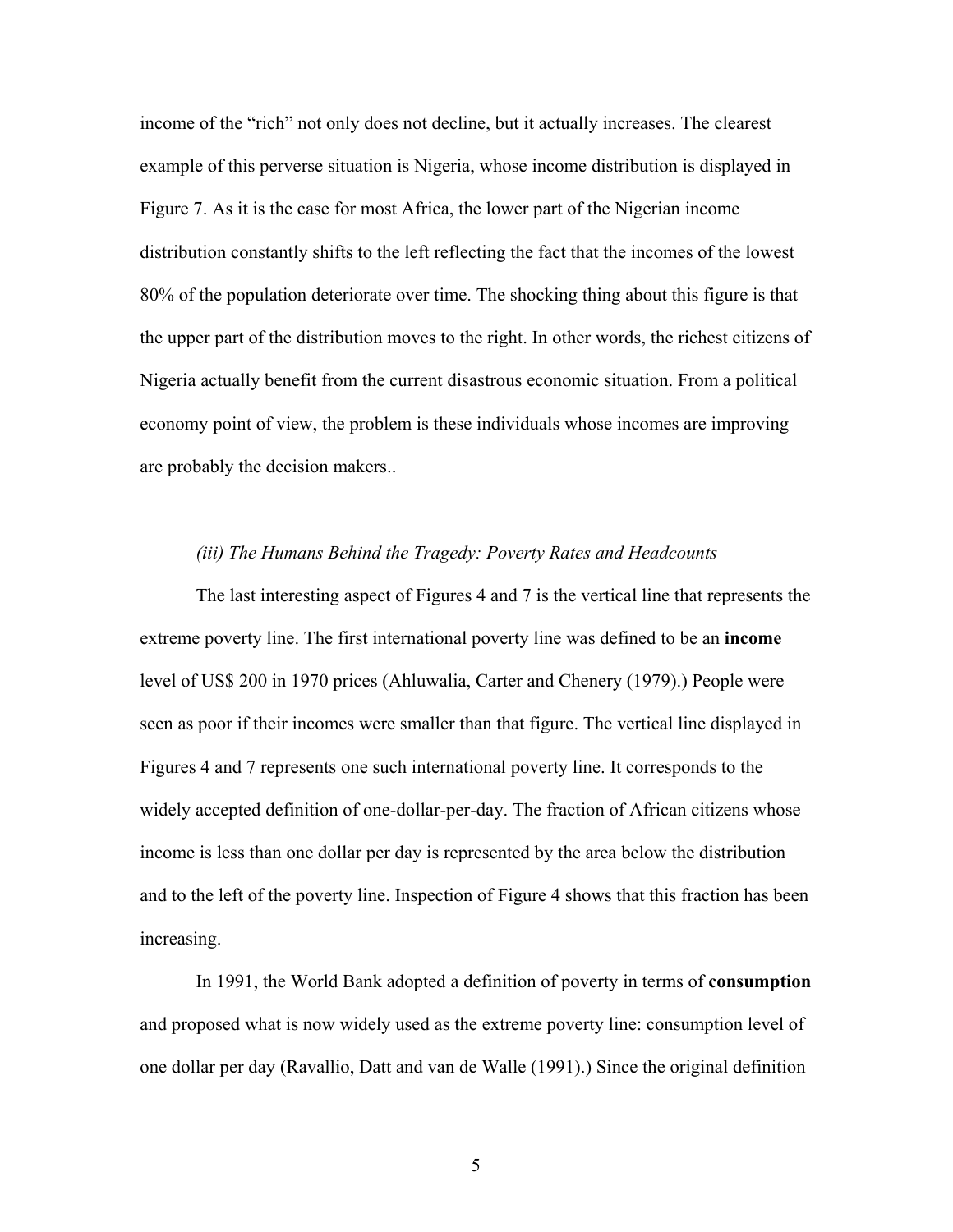used 1985 dollars and the data used to construct the distributions in this paper are in 1996 dollars, we adjusted the poverty line accordingly. Moreover, following Bhalla (2002), an additional adjustment in the poverty line has to be made to take account of the fact that rich citizens tend to underreport their income proportionally more than poor citizens. He suggests an adjustment of an additional 15%. We follow his advice here. Adding up the two adjustments, we arrive at a poverty line of 570 dollars per year. To estimate consumption poverty, Sala-i-Martin (2003b) computes individual country consumption distributions for each African country. Using these data, we calculate African poverty rates and headcounts and we report them in Figure 8. The fraction of African population whose consumption is less than one dollar a day was 42% in 1970. The corresponding number for Sub-Saharan Africa was a staggering 48%: almost one of every two African citizens lived in poverty in 1970. Although these poverty rates reflected a terrible human tragedy, the dismal economic performance over the following three decades made things worse, and actually raised the poverty rates to 50% for the continent as a whole and to 60% for sub-Saharan Africa by 1995. The positive growth rates of the second half of the 1990s implied a small reduction in poverty rates during those five years.

The negative evolution of African poverty rates between 1970 and 1995 is particularly troubling given the fact that the world as a whole has been improving dramatically in this dimension over the course of these three decades. Figure 8 shows that, while African poverty rates soared, worldwide poverty ratios fell from 37% in 1970 to 16% in the year 2000.

Figure 9 reports the overall number of poor citizens rather than the fraction of citizens that are poor. The figure shows that the total number of poor in the world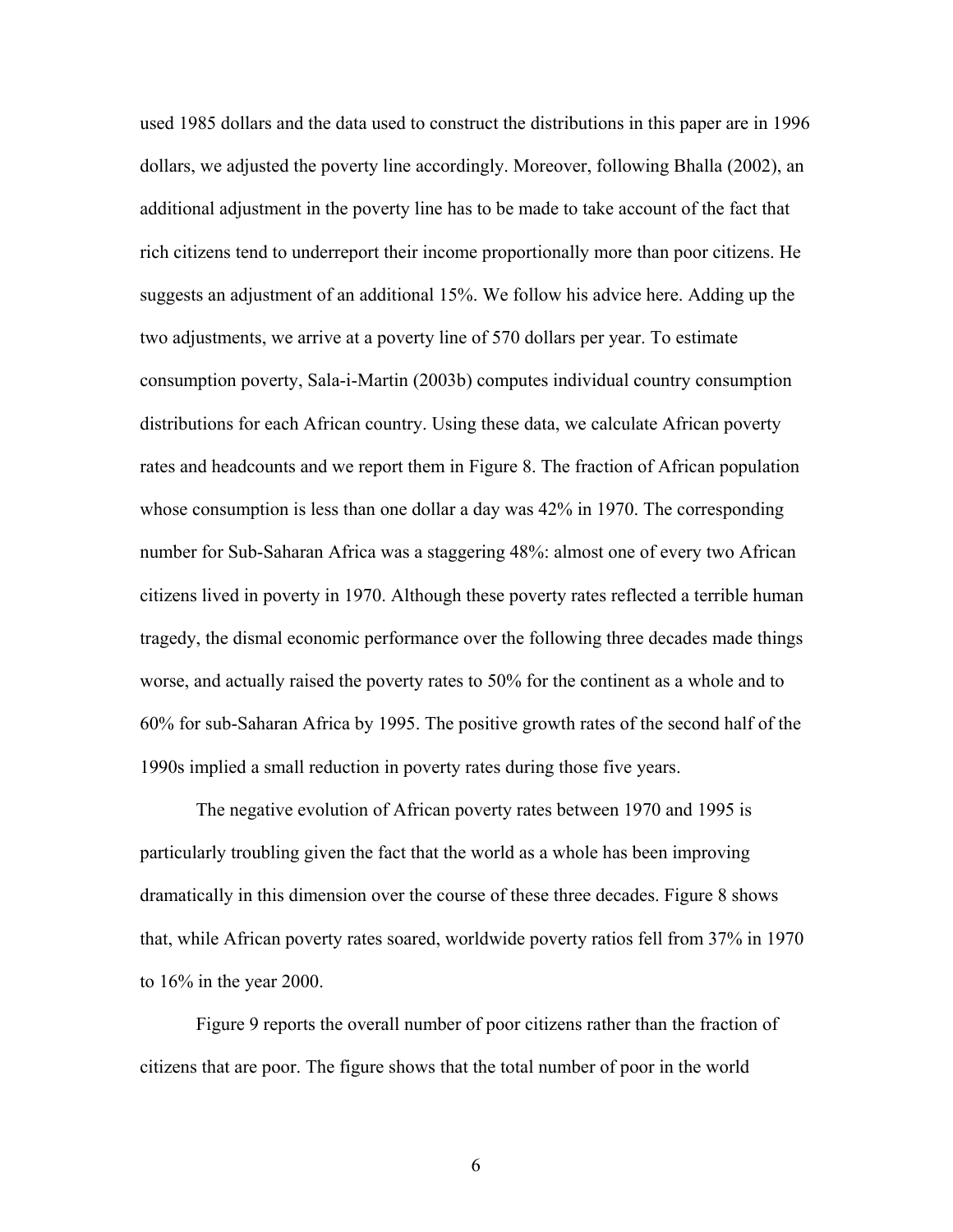declined from 1.3 billion in 1975 to 900 million in 2000. During this period of overall improvement, however, Africa's poor increased from less than 140 million in 1975 to over 360 million in the year  $2000$ <sup>3</sup> Naturally, the implication is that the fraction of the world's poor that live in Africa has increased dramatically. In 1970, one out of every ten (10.5%) poor citizens in the world lived in Africa. By the year 2000, the number was close to one out of every two (or 42%). Poverty used to be an essentially Asian phenomenon. The excellent economic performance of Asia paired with the disastrous growth performance of Africa has turned poverty into an essentially African problem.

Economic analysts tend to forget that negative growth rates have important consequences for human welfare. The case of Africa shows clearly that, when the economy does not grow, poverty expands and vice versa. Indeed, the only reliable way to reduce poverty in Africa in a permanent fashion is to jump start the continent and put it in the pathway for positive aggregate growth. But how?

## **(2) The Role of Investment**

To find out what could be done to lead Africa back to growth, we need to figure out what went wrong over the last forty years. The easiest way to improve is to correct the mistakes of the past. So the pivotal question is: why didn't Africa grow?

In responding to this central question, the first thing economists are tempted to answer is that Africa did not grow because they did not invest enough. There are various reasons for this answer. First, some of the most widely accepted economic theories of economic growth (like the Solow-Swan ) suggest that investment in physical capital plays

<sup>&</sup>lt;sup>3</sup> Bhalla (2002) finds very similar results. He estimates that the total number of poor in Sub-Saharan Africa increased by 174 million between 1980 and 2000 (see his Table 9.2).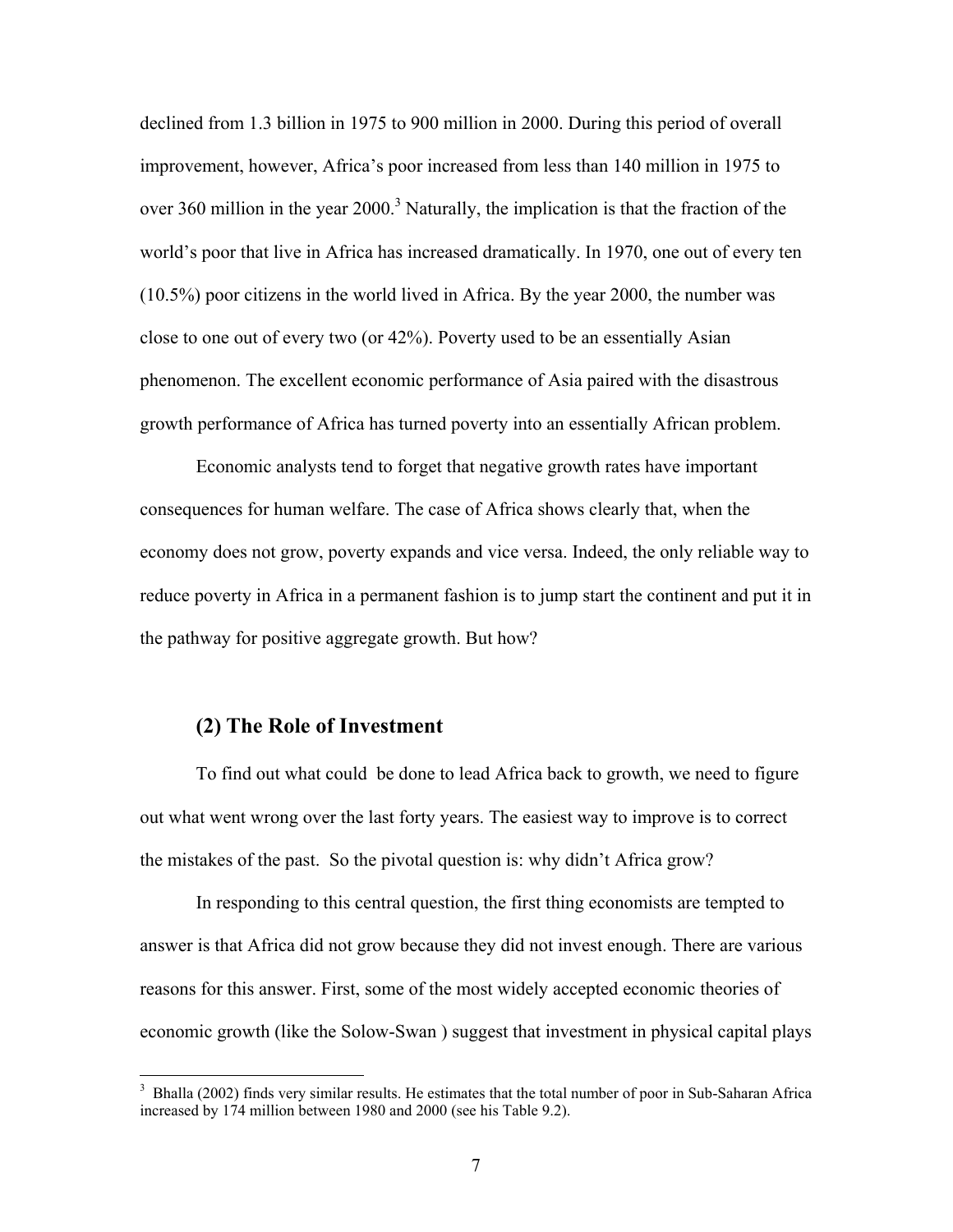a key role in the process of economic growth and development. Second, this belief was reinforced by the new theories of Endogenous Growth developed in the 1990s. Third, international development institutions such as the World Bank have long believed that physical capital accumulation was a central element in the process of economic development. This is why they have long used the doctrine of the "financing gap". According to this doctrine, the World Bank would finance the difference between the investment rate needed to achieve a certain growth target and the investment rate that the country could finance out of their own savings, as if the only determinant of long-term growth were physical capital investment (see Easterly (2001).)

And finally, a simple look at the data confirms that the investment rate (the ratio of investment to GDP) in Africa was not only low, but it declined over the last 40 years. Figure 10 shows that during this whole time period, investment rates were always below 15%. Moreover, the rate declined after 1975 to a record low of 7.5% for Sub-Saharan Africa and 8.5% for the whole continent in the first half of the 1990s. In comparison, investment rates for the average-performing OECD economies lied between 20 and 25% whereas investment rates for the miracle East-Asian economies reached an average of 30%.

Many analysts are skeptical of the aggregate investment rates because they believe that what should lead to growth is private, rate-of-return-driven investment. Public investment tends not to be productive as projects tend to be chosen according to political or non-economic preferences. Examples of public infrastructures that had no impact on the economic performance of the country abound in Africa. The steel plant in Ajakouta (Nigeria) and the Akosombo dam on the Volta river in Ghana are just two of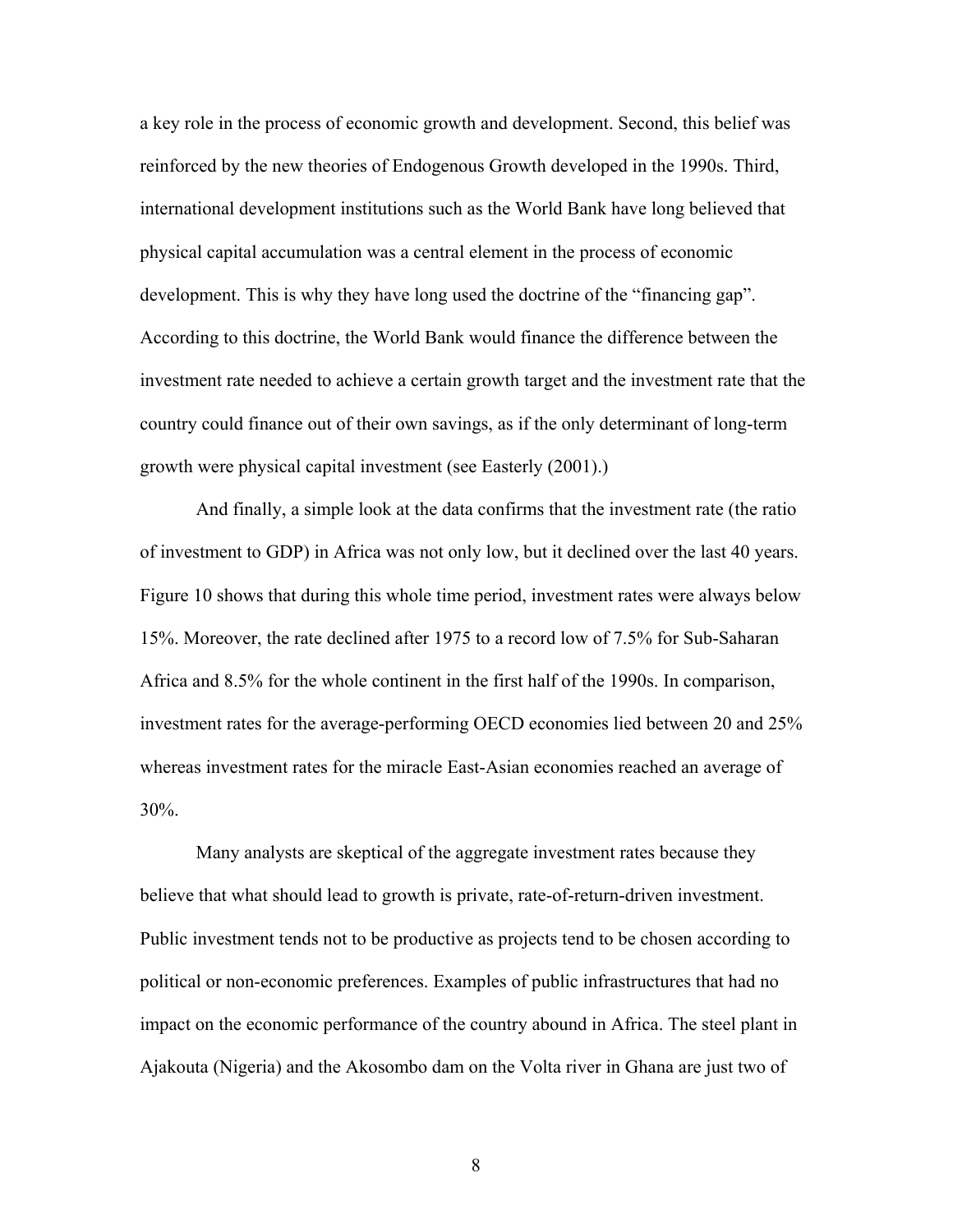the most famous examples of failed giant public investment projects (See Easterly (2001) for a colorful description of the gargantuan Akosombo failure). Figure 11 shows that Africa did very poorly in that area also as its ratio of private to public investment is extremely low: $4$  For the overall continent, the ratio was 1.3 in the 1980s and just above 2 in the 1990s. Decomposing this continent-wide numbers into a North and Sub-Saharan regions yields very similar results for the two parts of the continent. These numbers are extremely low if compared with OECD economies (with a ratio of private-to-public investment of 5.7 in the 1980s and 6.6 in the 1990s) or the extremely successful economies of East Asia (with a ratio of 4.8 and 5.1 in each of the last two decades respectively). The central point is that, not only overall investment rates in Africa were extremely low, but they were skewed in the wrong direction in the sense that a large portion of the investments were undertaken by the inefficient public sector. In this sense, a little piece of good news can be found in Figure 12, where the private investment rate is plotted for the 1990s. Although the rate is quite small, it picked up during the decade. This increase in overall private investment may reflect a better economic environment stemming from some of the reforms implemented in the 1990s, and may be one of the reasons behind the slight increase in growth rates of the second half of the decade and the first two years of the new century. But the level of private investment remains too low to be a driving force of improved growth prospects over the next several decades.

# **(3) Determinants of African Growth: Beyond Investment**

*(i) Distortions and the Cost of Investment* 

<sup>&</sup>lt;sup>4</sup> Collier and Gunning (1999) point out to this imbalance between public and private investment in Africa as one of the reasons behind its low rates of economic growth.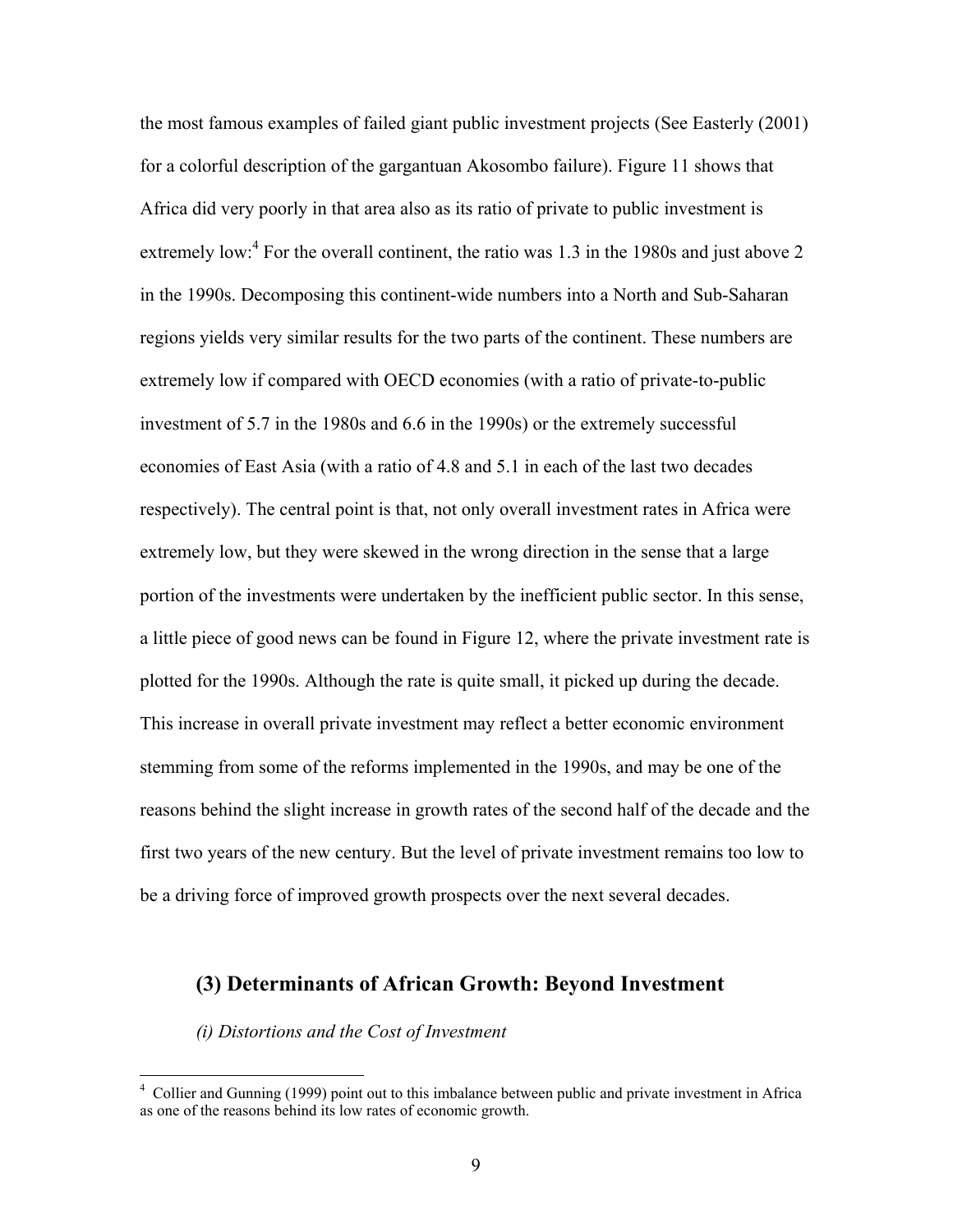A pivotal question is: why were private investment rates so low in Africa? Why was the continent unable to attract the kind of investment that would had put it back on the road of economic growth and development. Many reasons have been discussed in the literature. For example, Collier and Pattillo (2000) argue that the rate of return to investment in Africa was about one third below that elsewhere. They also show that investment risk was very high for a variety of reasons. Among them, political instability, price volatility, the tendency of government to engage in large policy reversals, and an uncertain macroeconomic environment. An interesting point made in Collier and Pattillo (2000) is that the ratings of Africa may be overstating the true underlying risks and that this may be one of the reasons for low private investment in the region.

In recent research, Sala-i-Martin, Doppelhofer and Miller (2003) found a number of robust determinants of long-term economic growth over a large sample of countries. One of the important variables found was the investment price ratio: countries where investment goods tends to be expensive relative to consumption goods are countries that tend to have smaller growth rates. Figure 13 reports the average value of this relative price for Africa, the OECD and East Asia. For the African continent as a whole, the ratio is slightly above 120. For Sub-Saharan Africa, the ratio is exactly 120 whereas for North-Africa is more than 150. These ratios compare unfavorably with the ratio of 70 found in OECD or East Asia. Thus, the fact that investment goods were very expensive in Africa is an important explanation for its low growth performance.<sup>5</sup>

To estimate the impact of expensive investment goods on overall growth in Africa, Table 1 uses the econometric estimates of Sala-i-Martin et al. (2003) to estimate the growth rate that Africa would have achieved if the price of investment had been at the

<sup>&</sup>lt;sup>5</sup> Collier and Gunning (1999) reach a similar conclusion.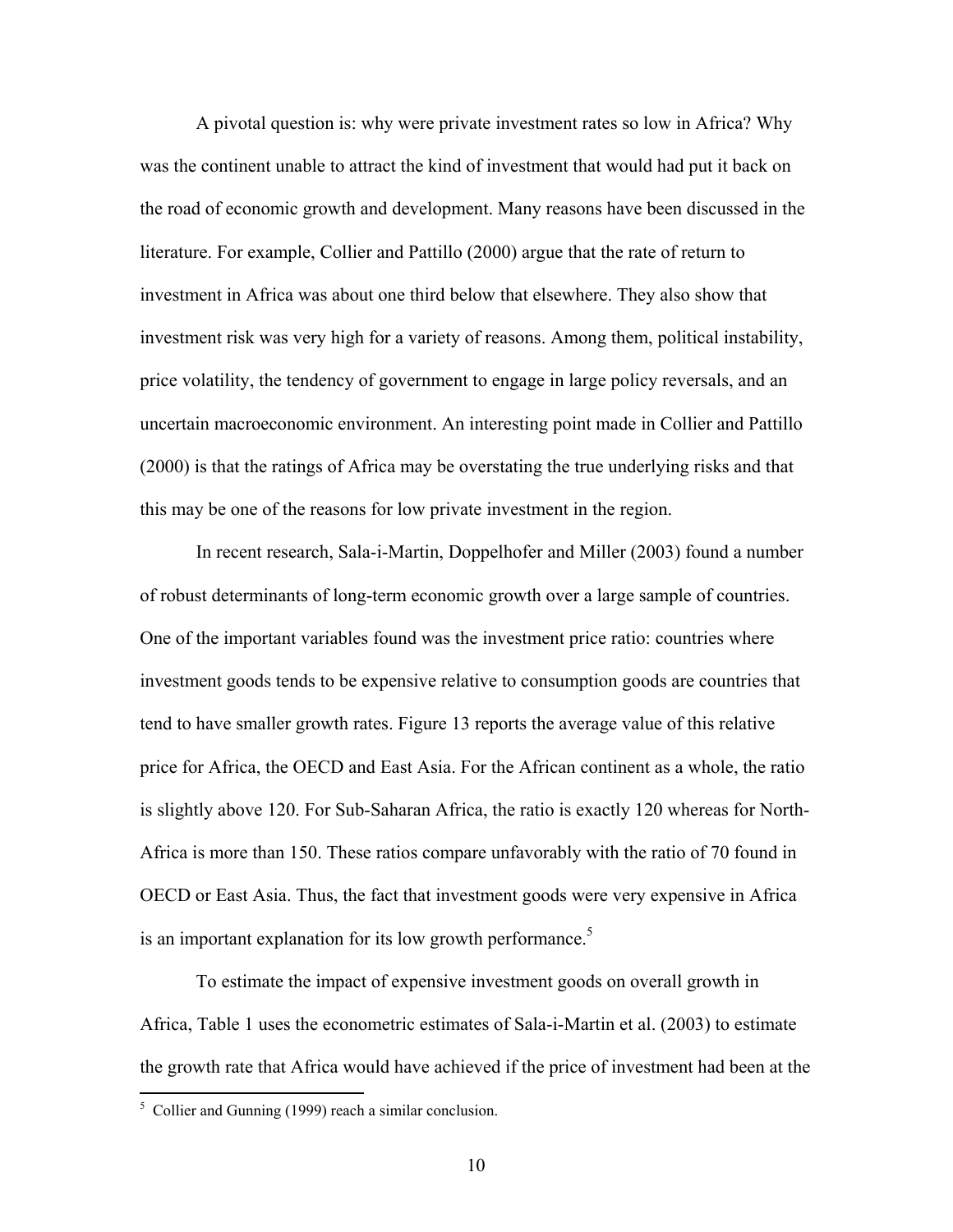OECD levels rather than African levels. The result is reported in the first row: the growth rate of Africa would have been 0.44 percentage points larger every year.

#### *(ii) Human Capital (1): Education*

We continue using the findings of Sala-i-Martin et al. (2002) to pin down other important empirical factors that determine long-term growth rates. The next item in the list is human capital. Human capital has two important components: education and health. It turns out that the most significant measure of human education is the Primary School Enrollment in the  $1960s$ .<sup>6</sup> Figure 14 shows that Africa does not score well on these grounds relative to OECD or Asia. For example, Sub-Saharan Africa had a primary school enrollment rate of 40% in 1960 whereas North Africa had an average rate of 56%. The overall African rate averaged 42%. This contrasts with the nearly 100% rates in OECD or East Asia. The second row of Table 1 shows that if Africa had had enrollment rates at OECD levels the average growth rate of GDP per capita would have been 1.47% larger every year. In other words, instead of the annual 0.9%, the growth rate would have been a much healthier 2.37% per year and per capita incomes today would be two and a half times larger than they actually are.

African enrollment rates have improved dramatically since 1960. This, of course, means that the economic growth prospects over the next three to four decades are brighter than they were in the 1960s.

<sup>&</sup>lt;sup>6</sup> For econometric reasons, it is important to capture human capital at the beginning of the period because of its endogeneity: as the economy grows over time, it acquires more human capital. To alleviate endogeneity problems, econometric analyses typically use variables at the beginning of the period. Since the Sala-i-Martin et al (2003) study refers to the period 1960 to 2000, the exogeneous variables such as school enrollment are evaluated in 1960.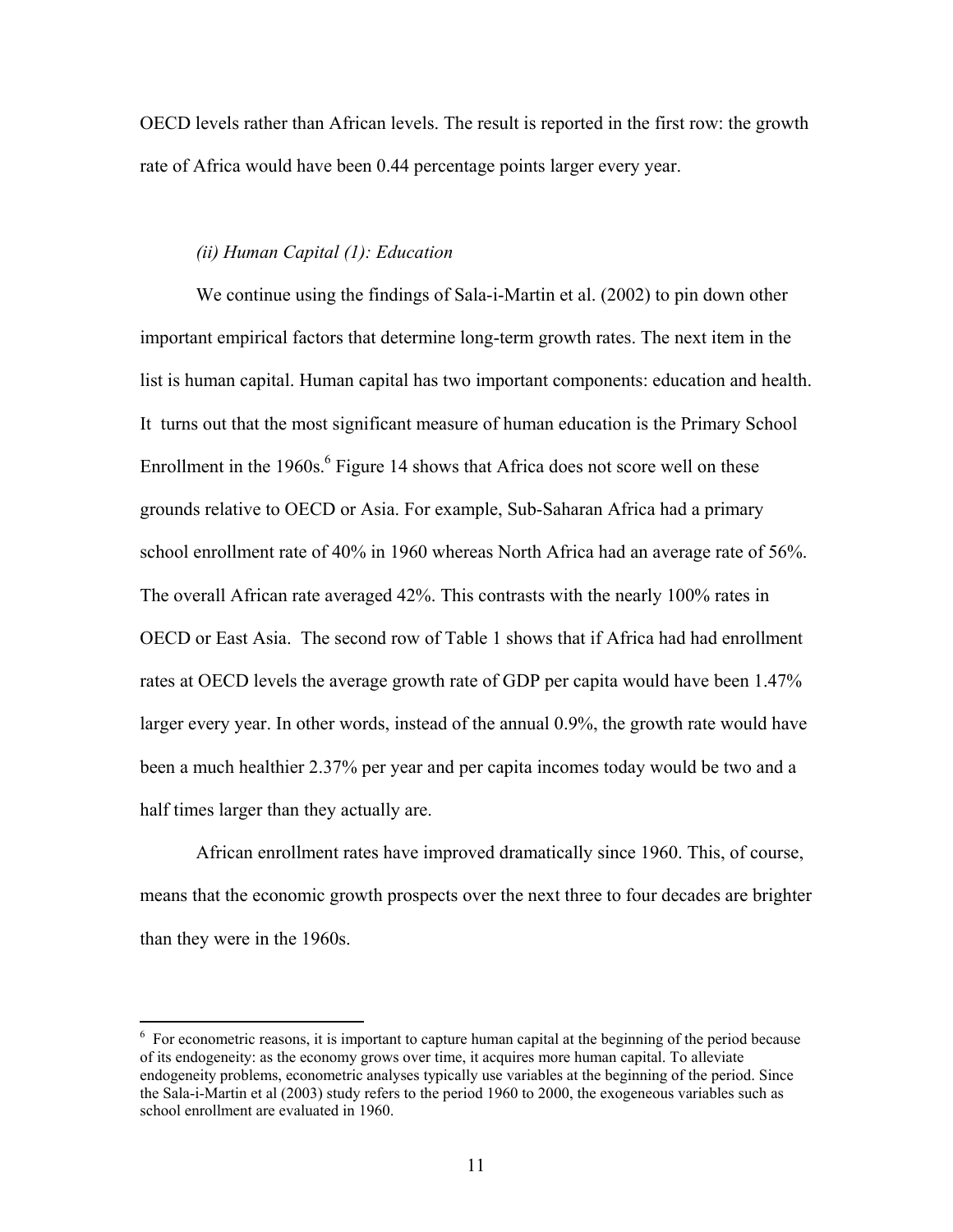## *(iii) Human Capital (II): Health*

The other important measure of human capital is related to the health of the population.<sup>7</sup> Along these lines, the data picked two measures as robust determinants of long-term growth. Life Expectancy in 1960 (which has a positive association with growth) and Malaria Prevalence today (which is negatively correlated to growth). Figure 15 shows that Life Expectancy in 1960 was much lower in Africa than in OECD or East Asia (for the overall African continent, expectancy was just above 40 years whereas the corresponding values for OECD and East Asia were 67 and 62 years respectively). Table 1 shows that if Africa had had a life expectancy similar to the OECD, its annual growth rate would have been 2,07 percentage points larger. Life expectancy in Africa has increased substantially over the last 40 years, which means that we predict larger growth rates over the next few decades. The problem, of course, is that life expectancy began to deteriorate in the late 1990s due to the adverse impact of AIDS.

The other important measure of health picked by the data is malaria prevalence, and its average indexes are reported in Figure 16. Whereas OECD and East Asia have virtually no malaria prevalence, the index is close to 0.8 in Africa (and close to 0.9 in the Sub-Saharan subcontinent). This is another important reason behind the dismal growth performance of the continent as a whole. Table 1 estimates that if Africa had no malaria over the last four decades, its annual growth rate would have been 1.25 percentage points larger than it actually was.

To sum up, one of the most important challenges Africa faces today is its public health. The most effective way for rich nations to help Africa would be by helping them

This measure was first proposed by Jeffrey Sachs and his colleagues. See, for example, Gallup, Sachs and Mellinger (1998), Sachs (2003).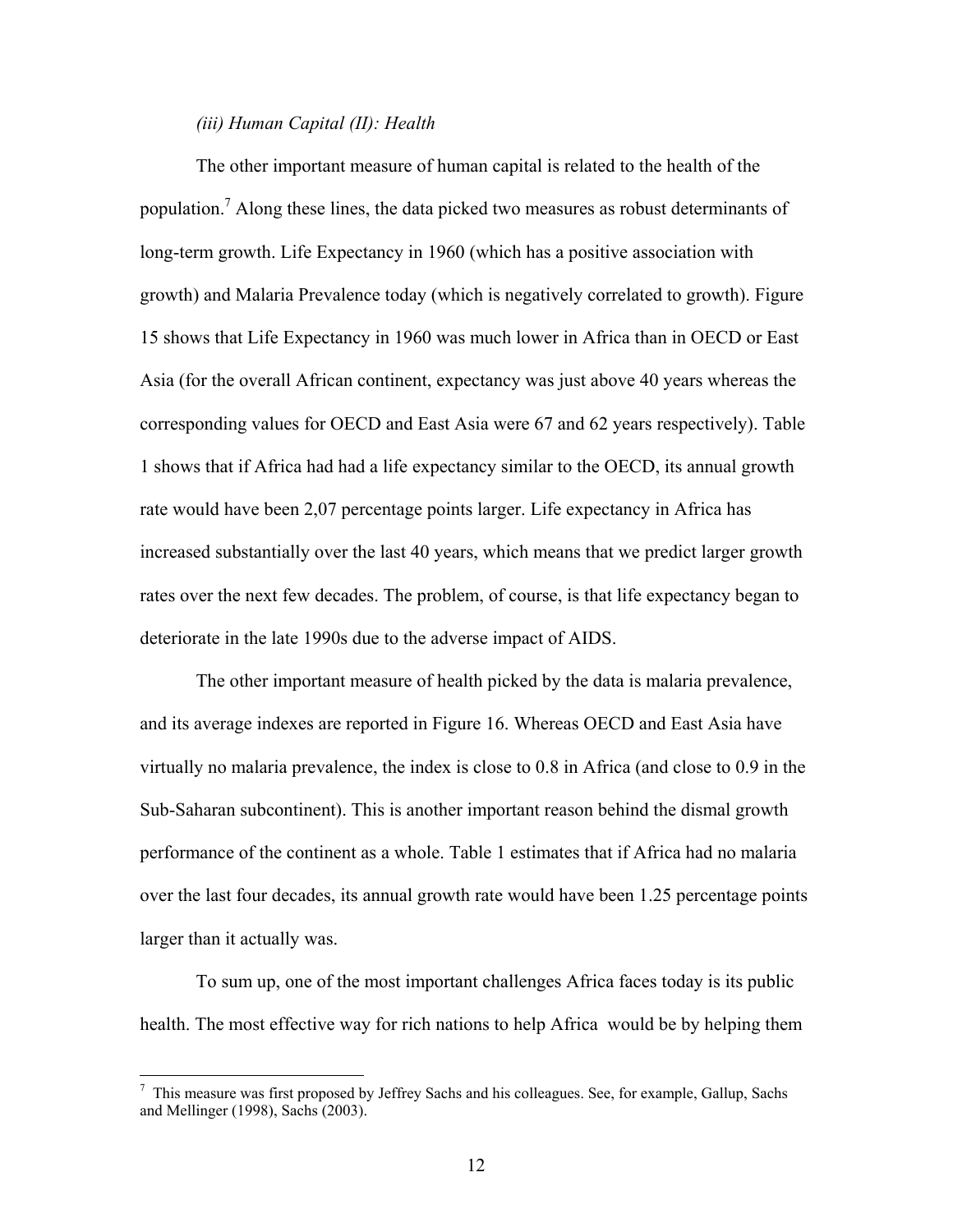deal with the public health issues. In this sense, there is one thing Africans cannot do by themselves, both because they lack the expertise and the money: R&D. If Rich nations devoted ample resources (perhaps by reorienting current aid projects that are seen as systematic failures) to perform research and development to health issues, millions of lives would be saved. Moreover, our estimates show that such research would also improve the standard of living and the welfare of those that survive.

#### *(iv) Geography, the Tropics and Institutions*

Another robust determinant of the rate of economic growth is related to geography. For example, the fraction of a country that is located in the tropics turns out to have an important negatively impact on economic growth. For some reason, tropical weather is not good for growth. Figure 17 shows that, again, Africa does not fare well in this measure, since about 85% of its territory lies within the tropics (the fraction goes up to 92% if we consider Sub-Saharan countries only). This contrasts with the 3% of OECD or 60% of East Asian territory located in the tropics

Researchers have pointed out various reasons why tropical countries may have adverse growth prospects. Sachs and Warner (1997), Gallup, Sachs and Mellinger (1998) and Sachs (2003) for example, point to debilitating tropical diseases that reduce the productivity of workers and the incentives to invest in education and health. Other reasons include the fact that they tend to have less productive agriculture and that they cannot benefit from the technological progress enjoyed by rich countries (since their agricultural technologies are weather-specific. Finally, researchers like Acemoglu, Johnson and Robinson (2001) point to the institutions left by the colonies. Indeed, the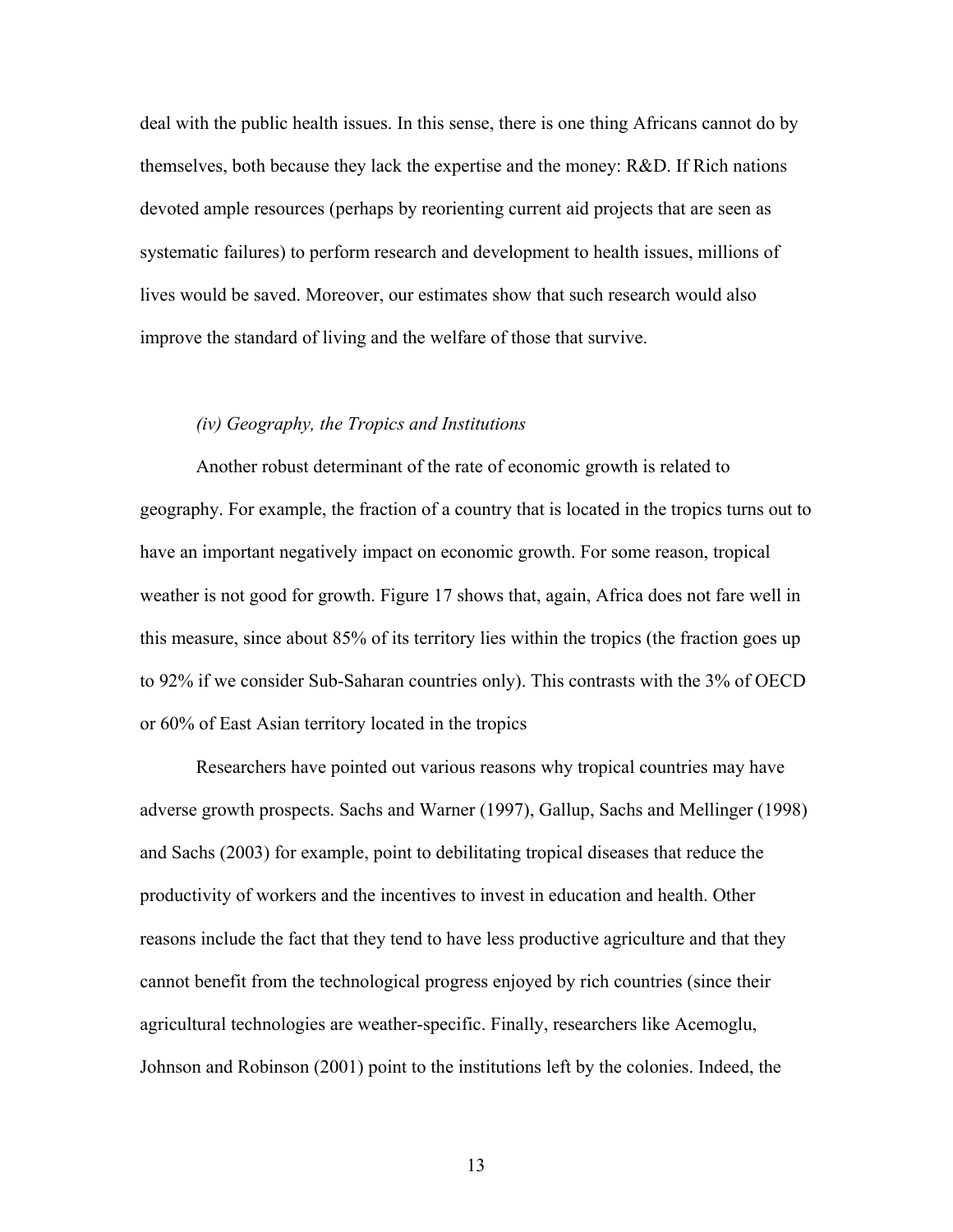claim is that colonial powers established "extractive institutions" in inhospitable countries plagued by tropical diseases whereas they introduced "European-style institutions" that guaranteed the rule of law and property rights in those areas where they could actually move to live. When they abandoned the colonies, the institutions remained. And the current situation still reflects the colonial past.

Having bad institutions seems to be especially dangerous in countries that discover natural resources. A recent paper by Sala-i-Martin and Subramanian (2003) shows that natural resources that are "easy to steal" (like oil and mining) turn out to have a very adverse impact growth by triggering corruption chains that end up destroying institutions such as the rule of law. To solve this problem, they propose that the money generated by the sales of these natural resources could be distributed to the people directly by making them direct owners of the oil or diamonds. This way, corrupt officials would not have easy access to oil money unless they tax people directly. This is predicted to have a beneficial effect on institutions and, ultimately, growth.

Whether the impact of geography on growth is direct or through its effects on economic, political and social institutions, we can measure the impact geography had on the growth rate of Africa. Table 1 estimates that Africa's annual growth rate was reduced by 1.21 percentage points by the fact that it had an adverse tropical geography.

#### *(v) Openness*

The next important determinant of economic growth of a country is its degree of openness. It is widely believed that economies that are open to international forces tend to benefit from trade and tend to have more access to foreign technological progress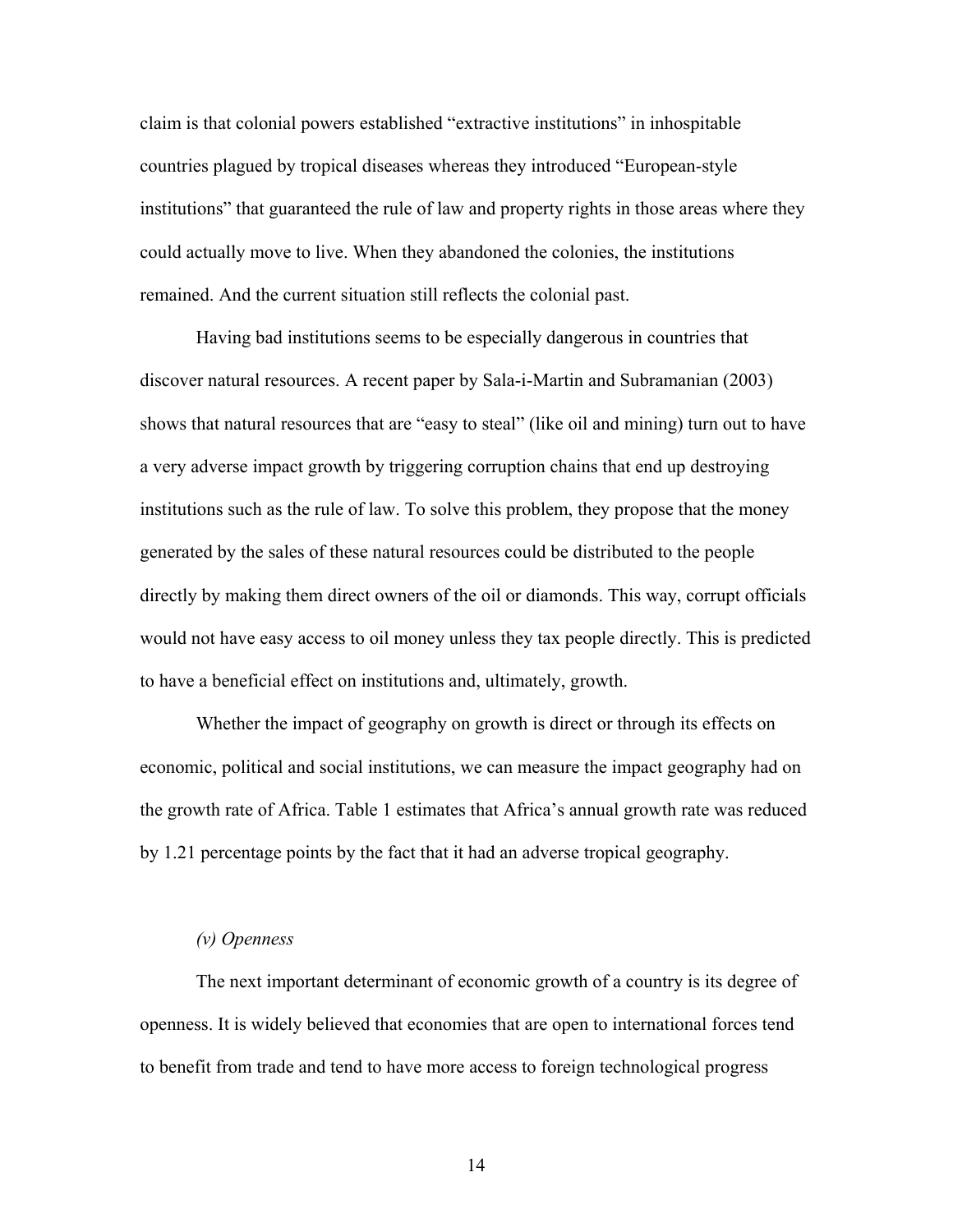through FDI. Figure 18 shows that African economies are quite closed. The index of economic openness postulated, for example, by Sachs and Warner (1997), is 0.10 for the African continent as a whole (slightly larger for North Africa than Sub-Saharan Africa, but still quite small in both sets of countries). This compares very unfavorably with the OECD (with an openness index of 0.65) or East Asia (with an even more spectacular value of 0.83). Table 1 estimates that if Africa had been as open as OECD over the last 40 years, its annual growth rate would have been 0.67 percentage points larger.

## *(vi) Excessive Public Spending*

Another aspect worth emphasizing is the ratio of public consumption to GDP. Sala-i-Martin et al. (2003) show that more public spending is bad for economic growth. This true both for public consumption and public investment, but public consumption turns out to be more robust. This is hardly surprising because public consumption does not tend to have direct positive effects on economic growth, but it needs to be financed through distortionary taxes which do have a negative effect on growth (the same argument applies to public investment if it is wasteful, as is in so many occasions!). Once again, Africa does not score well on these grounds: the fraction of GDP devoted to public consumption spending is 0.16 (0.164 for Sub-Saharan Africa and 0.12 for North-Africa). The corresponding numbers are 0.07 for OECD and 0.06 for East Asia. If Africa had had a level of public spending similar to that of the OECD over the last 40 years, its annual growth rate would have been 0.40 percentage points larger.

#### *(vii) Military Conflict and Ethno-Linguistic Fractionalization*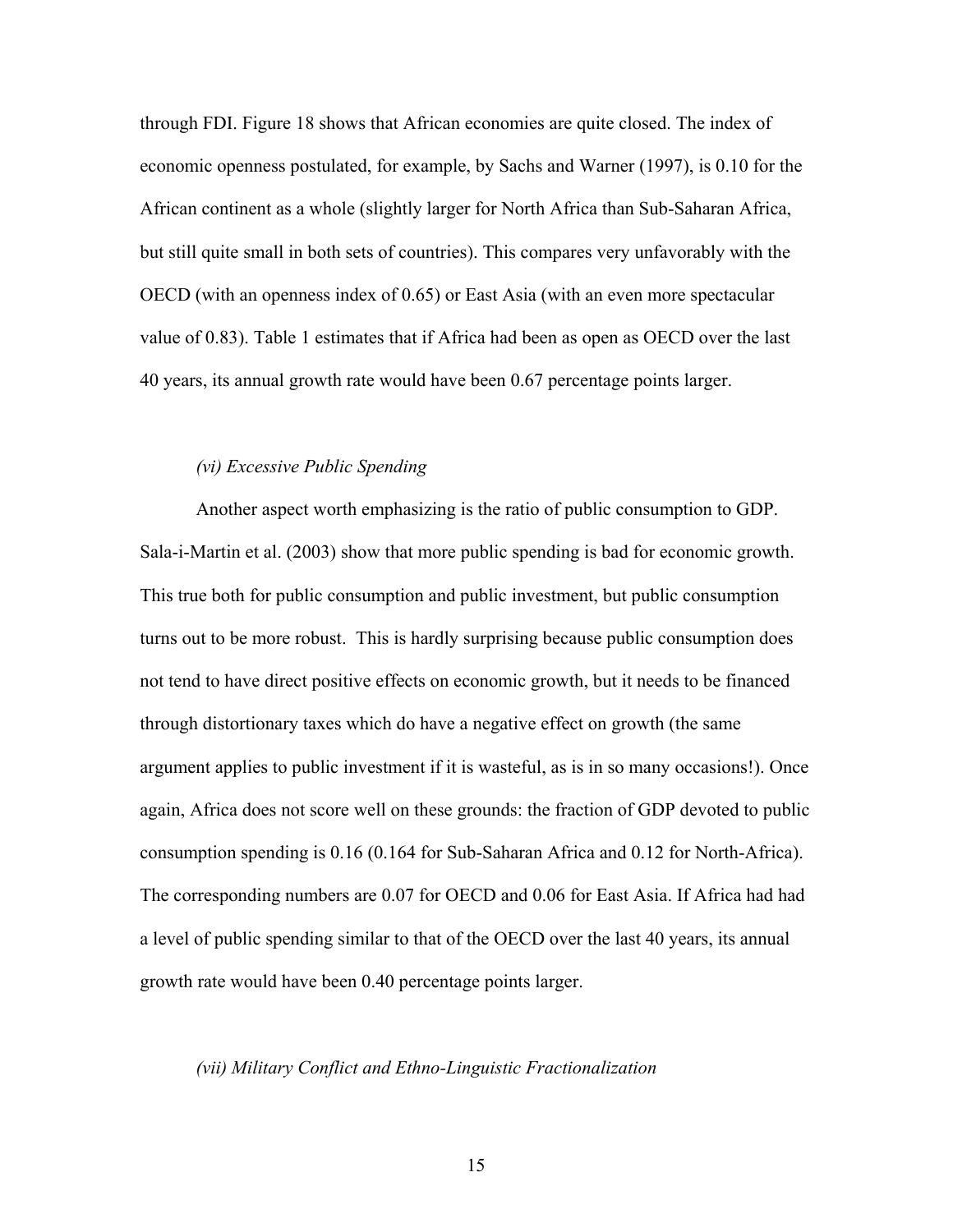We leave one of Africa's most obvious problems for last: violence. It should not surprise anyone if we say that wars have plagued the continent since it began to become independent in the 1960s. Military conflicts have involved countries like Algeria, Angola, Burundi, Chad, Cote d'Ivoire, Democratic Republic of Congo, Djibouti, Eritrea, Ethiopia, Guinea-Bissau, Liberia, Libya, Mauritania, Morocco, Mozambique, Namibia, Niger, Nigeria, Rwanda, Sierra Leone, Somalia, South Africa, Sudan, Togo, Uganda or Zimbabwe. Some of these conflicts have been short. Some have lasted decades. Human tragedies have mushroomed. But the tragedy goes way beyond the suffering directly from violence and spreads over to the citizenry past and future through its impacts on economic growth and, therefore, the expansion of poverty and further misery.

Some of the military conflicts have to do with natural resources (for example, the Biafran war in Nigeria, the Sierra Leone conflict and the war in Congo/Zaire). Others reflect ethnic or tribal wars (the fights between Tutsies and Hutus in Rwanda-Burundi being the most famous example of ethnic rivalries).

Easterly and Levine (1997) postulate that a central problem for most African economies was its unusually large ethno-linguistic fractionalization. Such fractionalization could have arisen from the fact that the colonial powers divided the continent in ways that were arbitrary and unrelated to ethnicities. But, whatever the origin, ethno-linguistic fights tend to generate to inefficient economic outcomes. Of course the worst economic outcome arises when ethnic conflicts lead to war. But bad economic consequences could also come from groups fighting over the appropriation of resources through regular politics or through the government budget. Figure 20 shows that, indeed, Africa (and especially Sub-Saharan Africa) is unusually fragmented. The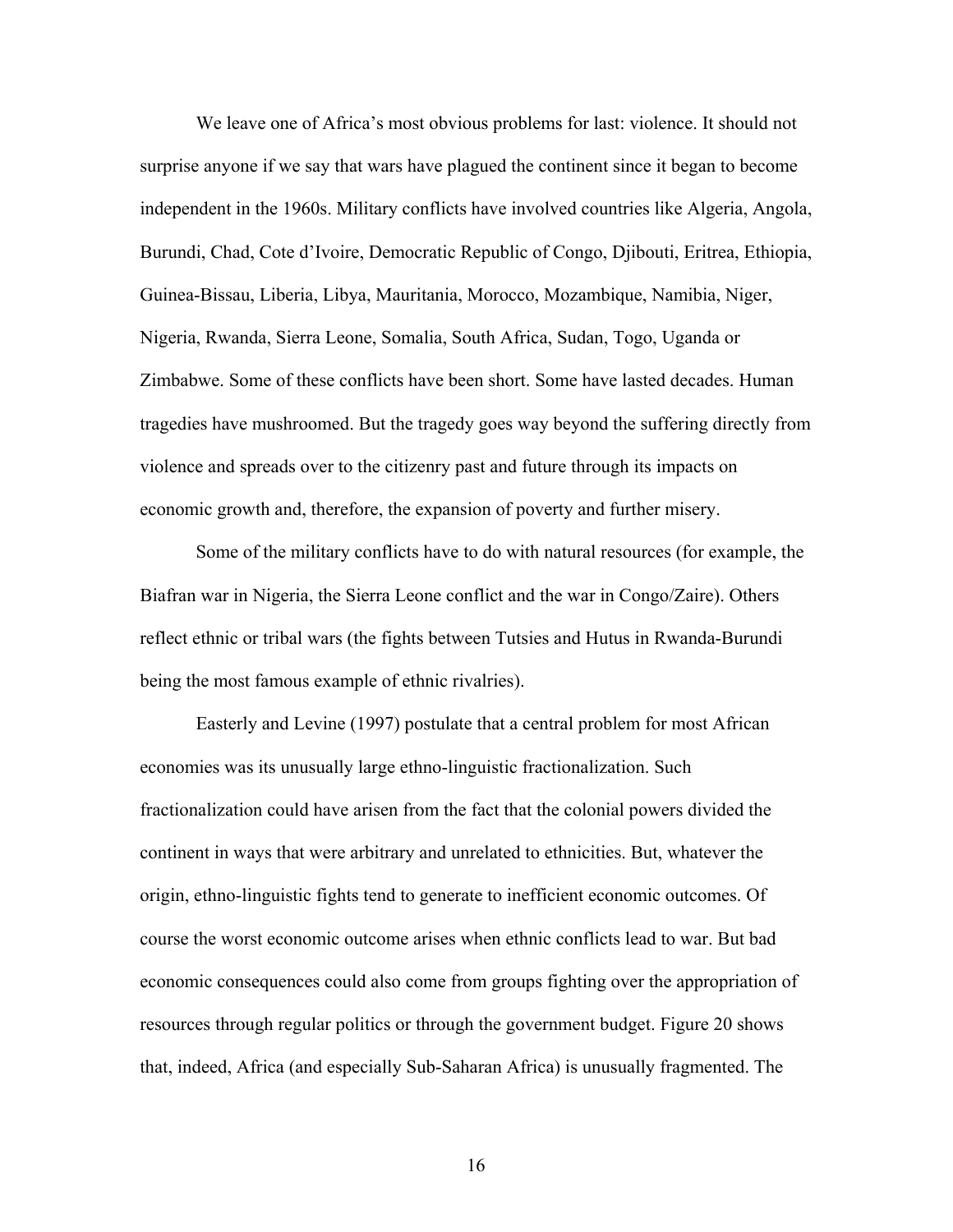index lies around 0.6. This contrasts with the values of 0.12 and 0.20 for OECD and East Asia respectively. Easterly and Levine's insight turns out to be a robust finding as confirmed by Sala-i-Martin et al. (2003). Table 1 shows that if Africa had the same amount of ethno-linguistic fractionalization as the OECD, its annual growth rate would have been 0.52 percentage points larger. $8$ 

## **(4) Conclusions**

1

The economic growth performance of the African continent has been tragically disappointing. We use the word "tragic" because it has had enormous consequences on human welfare: hundreds of millions of citizens have become poor directly as a consequence of this dismal economic performance.

Hopefully, this study will contribute to the understanding of what went wrong. Perhaps more importantly, it may help us understand what could be done to improve this situation. For example, it seems clear that the massive international aid programs of the past have not helped much. Easterly (2001) and the body of research led by Paul Collier provide some clues as to why international aid may have failed in the past and suggest some possible ways to amend the errors. Perhaps a more efficient way to help would be for the rich to undertake the tasks that the poor cannot possibly do. One of the most important is the research needed to tackle the health problems that are threatening to devastate the continent. Africans have neither the resources nor the expertise to discover vaccines that prevent AIDS or malaria. Rich countries have little incentive to invest in

<sup>&</sup>lt;sup>8</sup> On top of the variables reported here, Sala-i-Martin et al. (2003)'s list includes other variables such as an East Asian dummy or Spanish Colony. Since these variables take the same value for OECD and Africa, we conclude that Africa would not have benefited from having OECD values for such variables. Thus, we have excluded them from our analysis.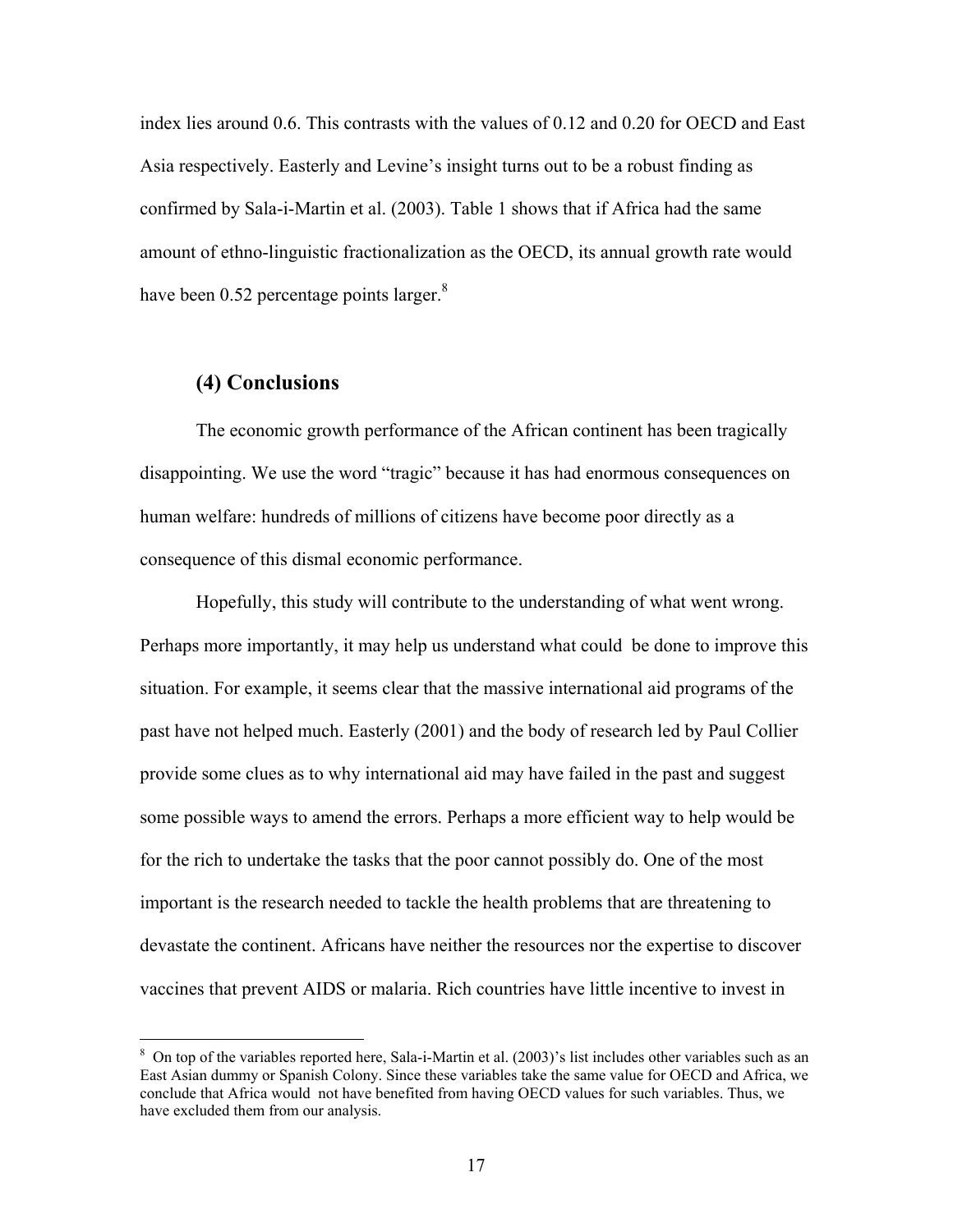these lines of research because the discoveries will help people with little ability to buy the products. If international aid financed by bilateral donors as well as multilateral institutions were to be redirected towards the financing of the most important global public good, health, and dealing with the epidemics currently threatening the poorest continent in the world, the situation of Africa might improve dramatically.

Among the other factors that contribute to the tragedy of Africa there are the dramatic and devastating military conflicts that have plagued the continent over the last half a century. Africa's economies will not grow until all these conflicts stop.

Other important factors that, if changed, will contribute to African growth include the kinds of institutions that guarantee the rule of law and property rights, investments in education, the reduction of policy distortions that make investment excessively expensive, and the reduction of wasteful consumption expenditures.

Opening up the African economies to the forces of trade, FDI, and technological diffusion is also important. African governments could do a lot to make sure that economies open up. But Europe, Japan and the United States could also contribute by facilitating the access of African products to their markets and by reducing subsidies to their agricultural products.

Africa's growth performance was the largest economic disaster of the  $XX<sup>th</sup>$ century. We can prevent it from being the largest disaster of the next century.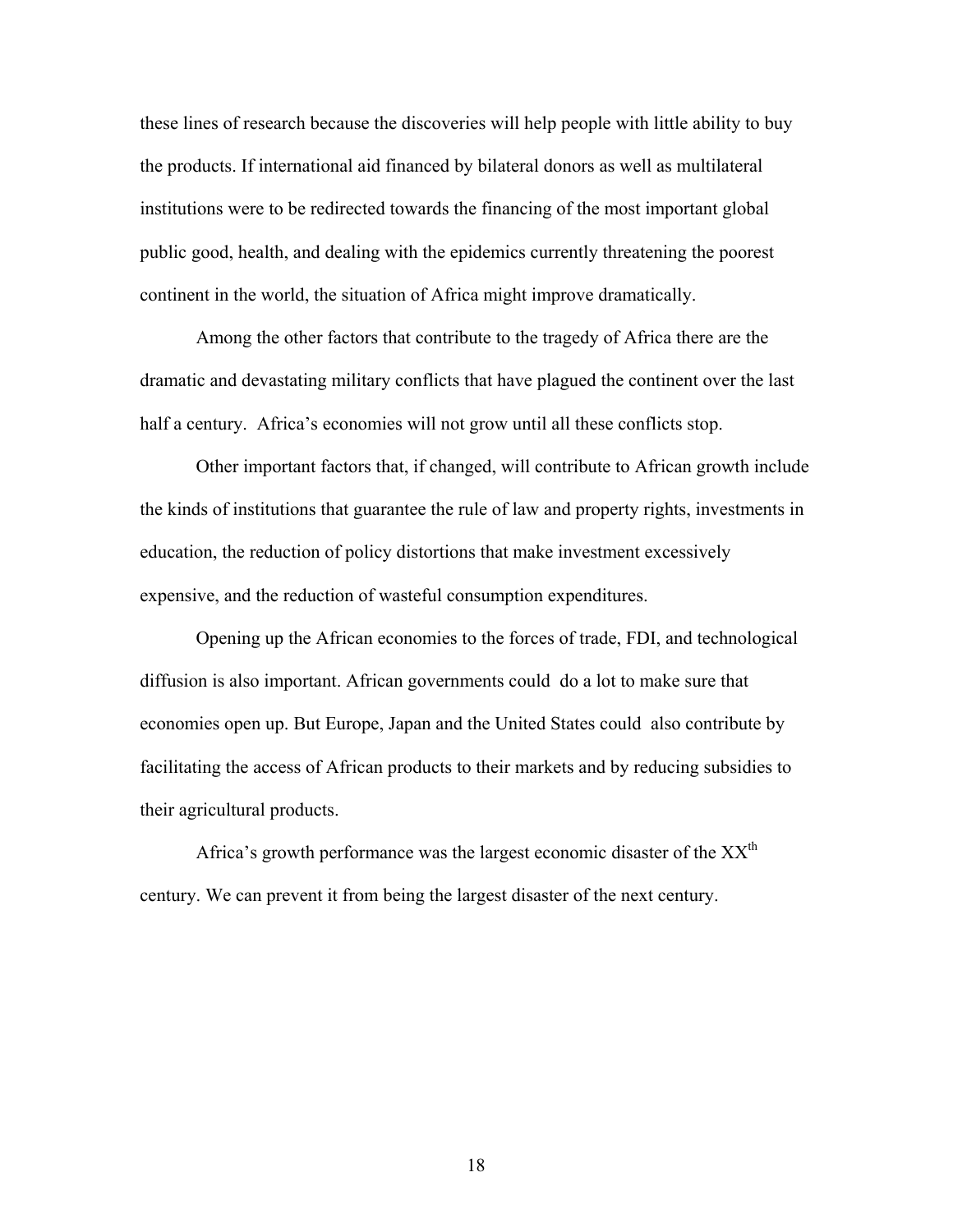

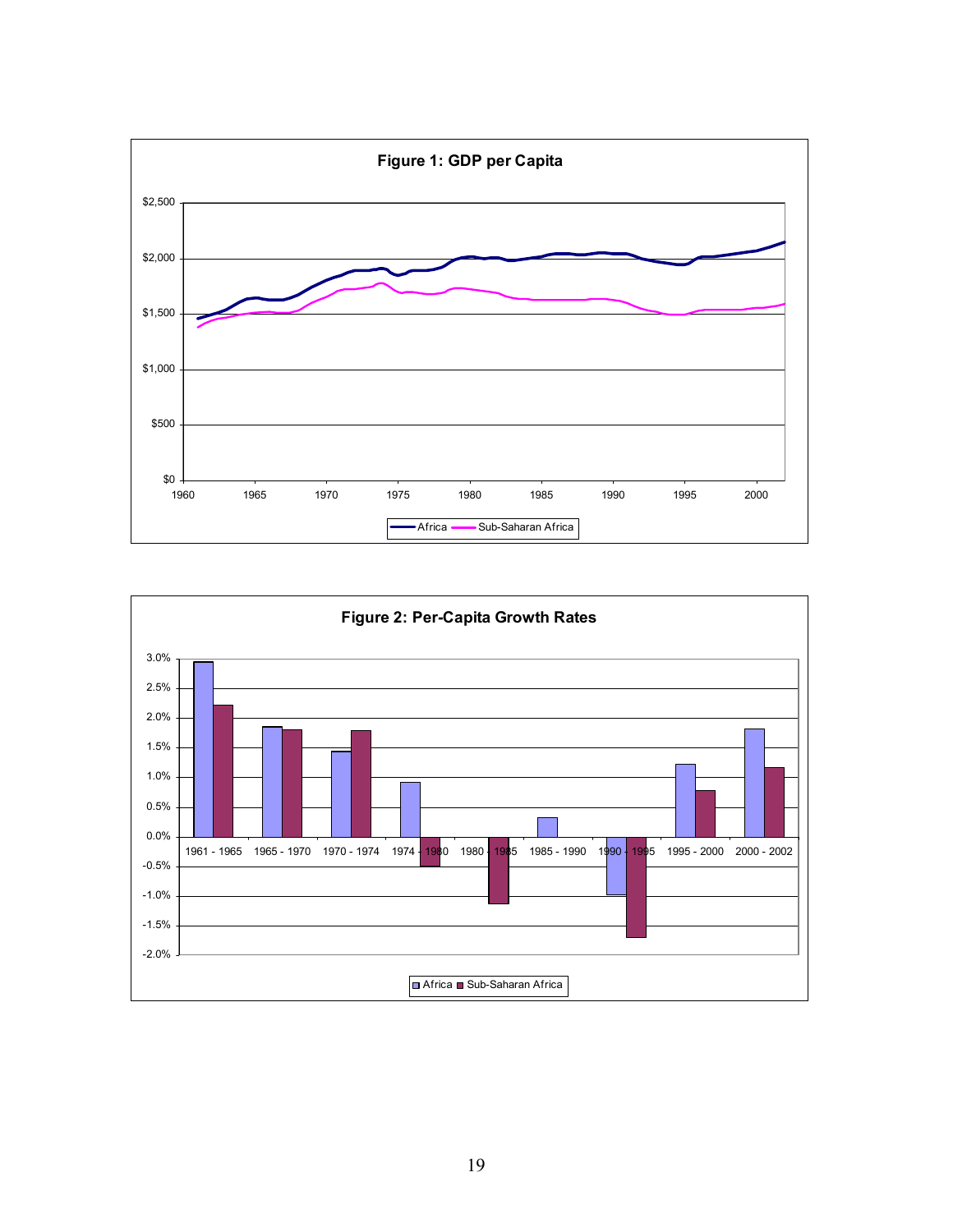

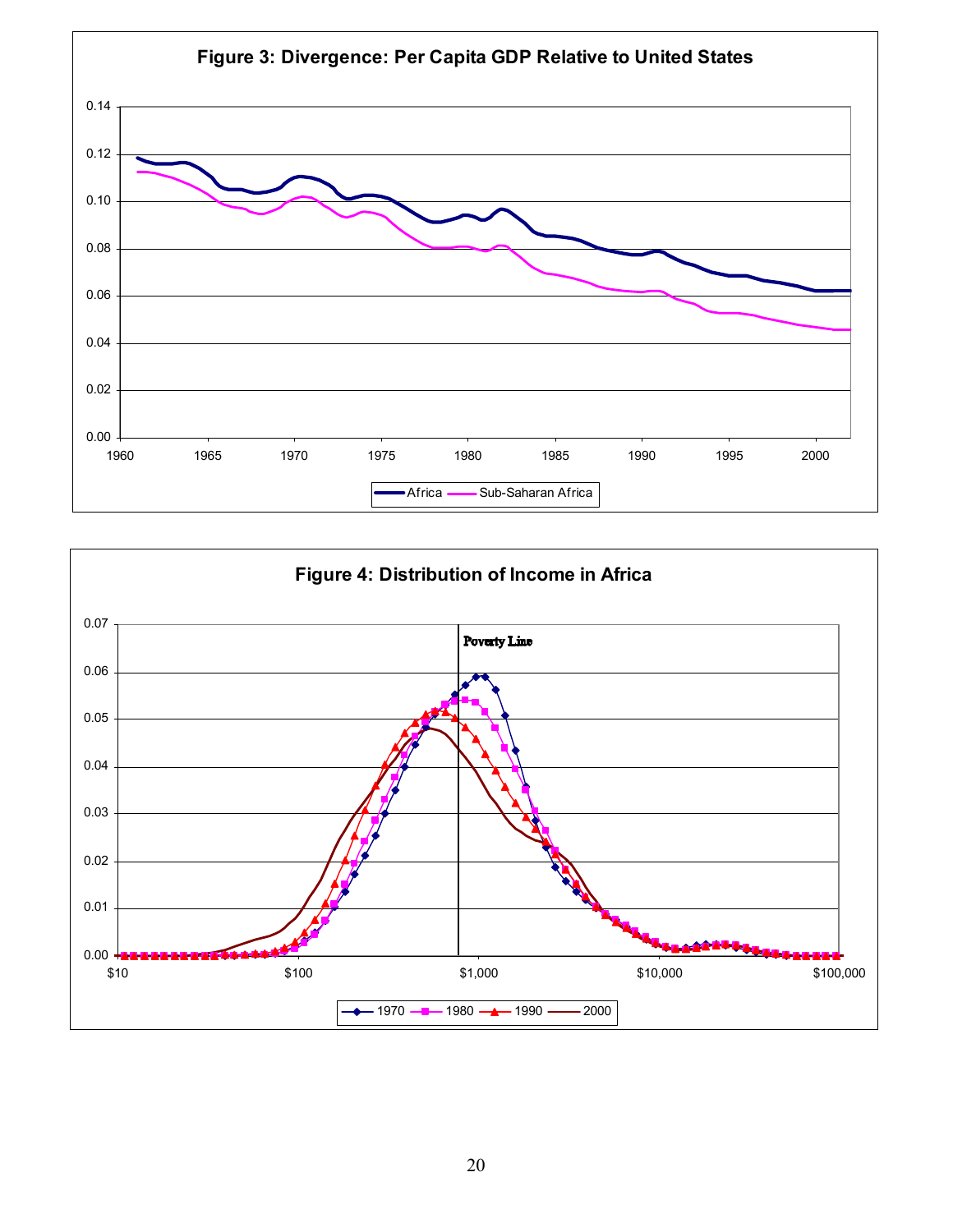

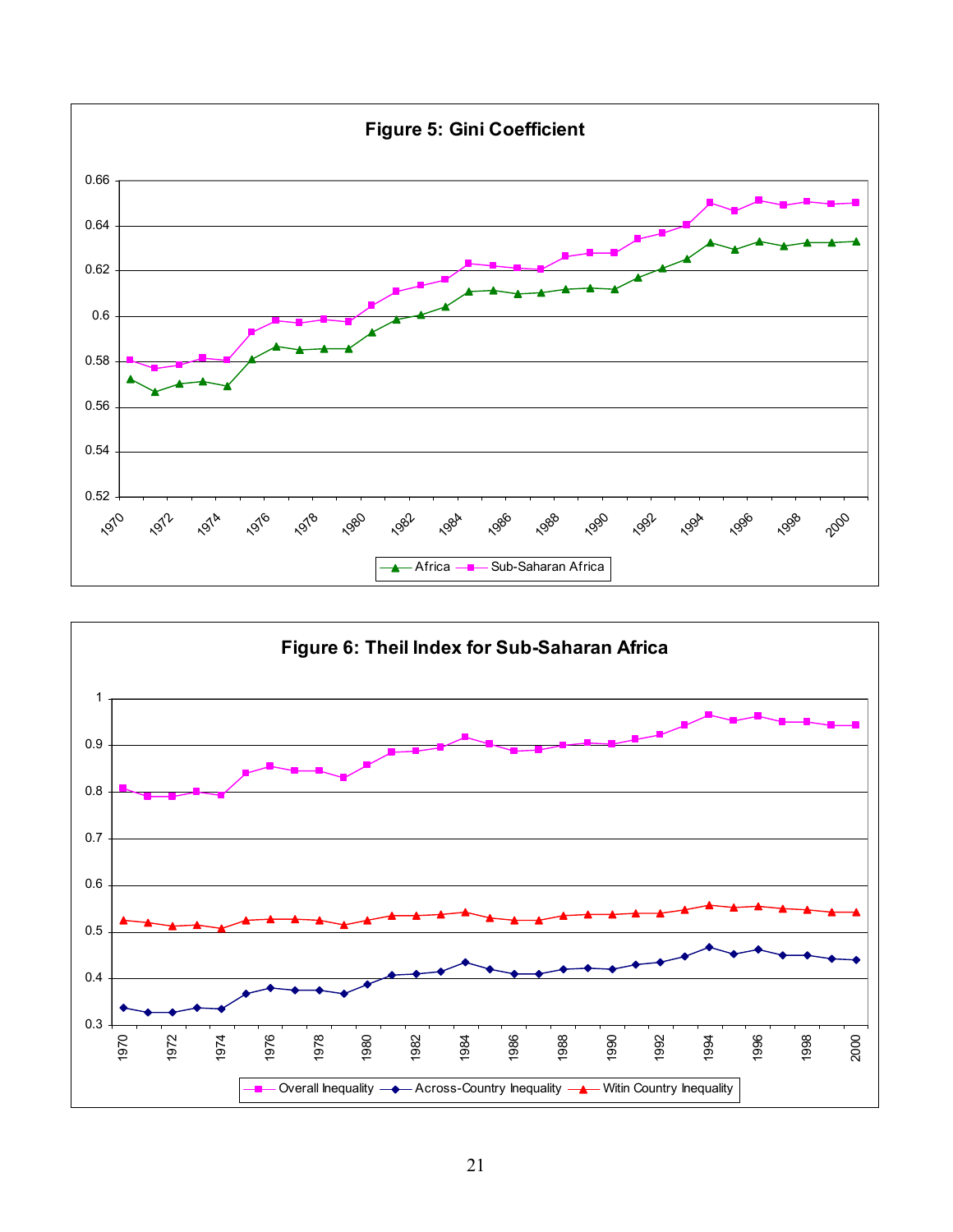

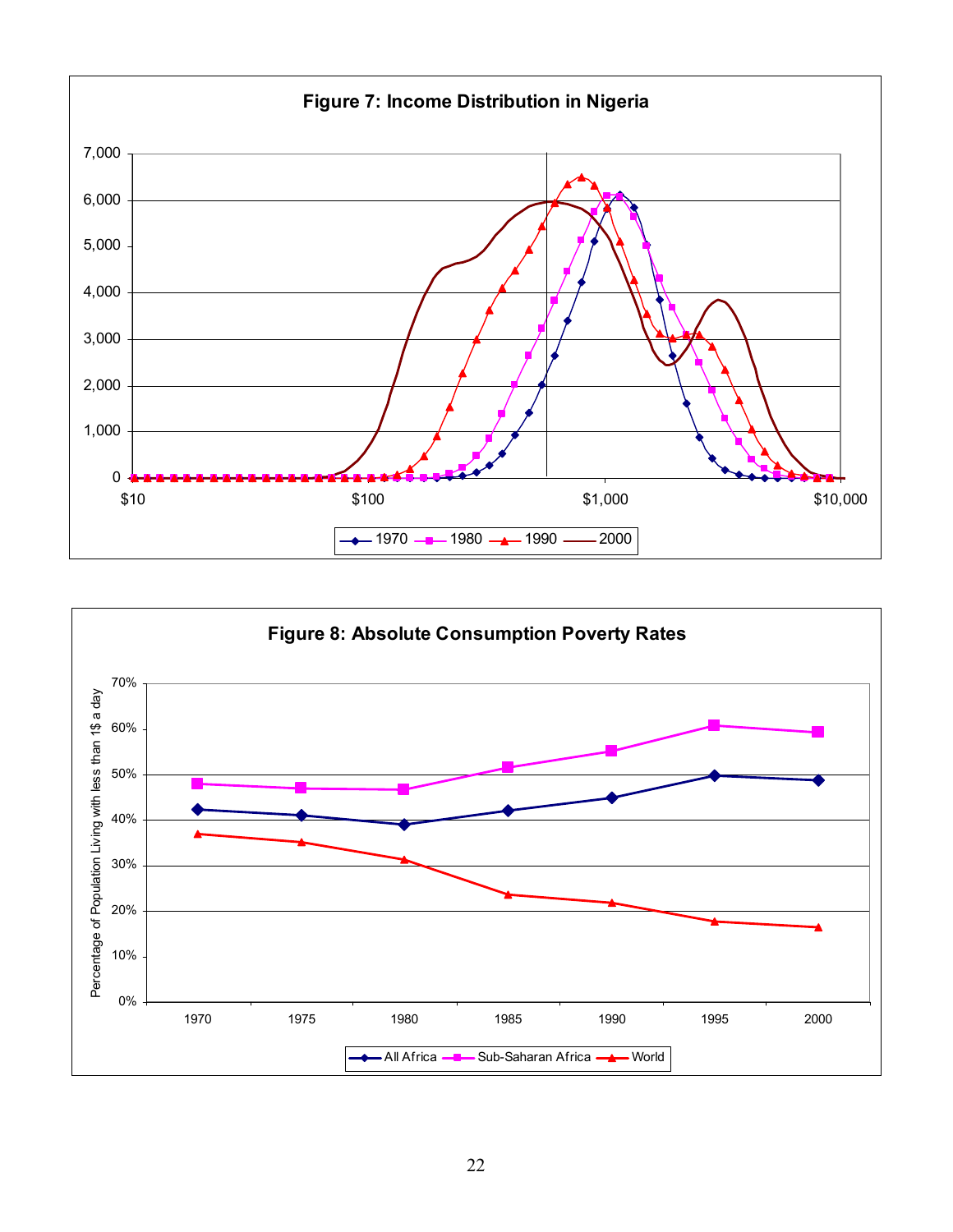

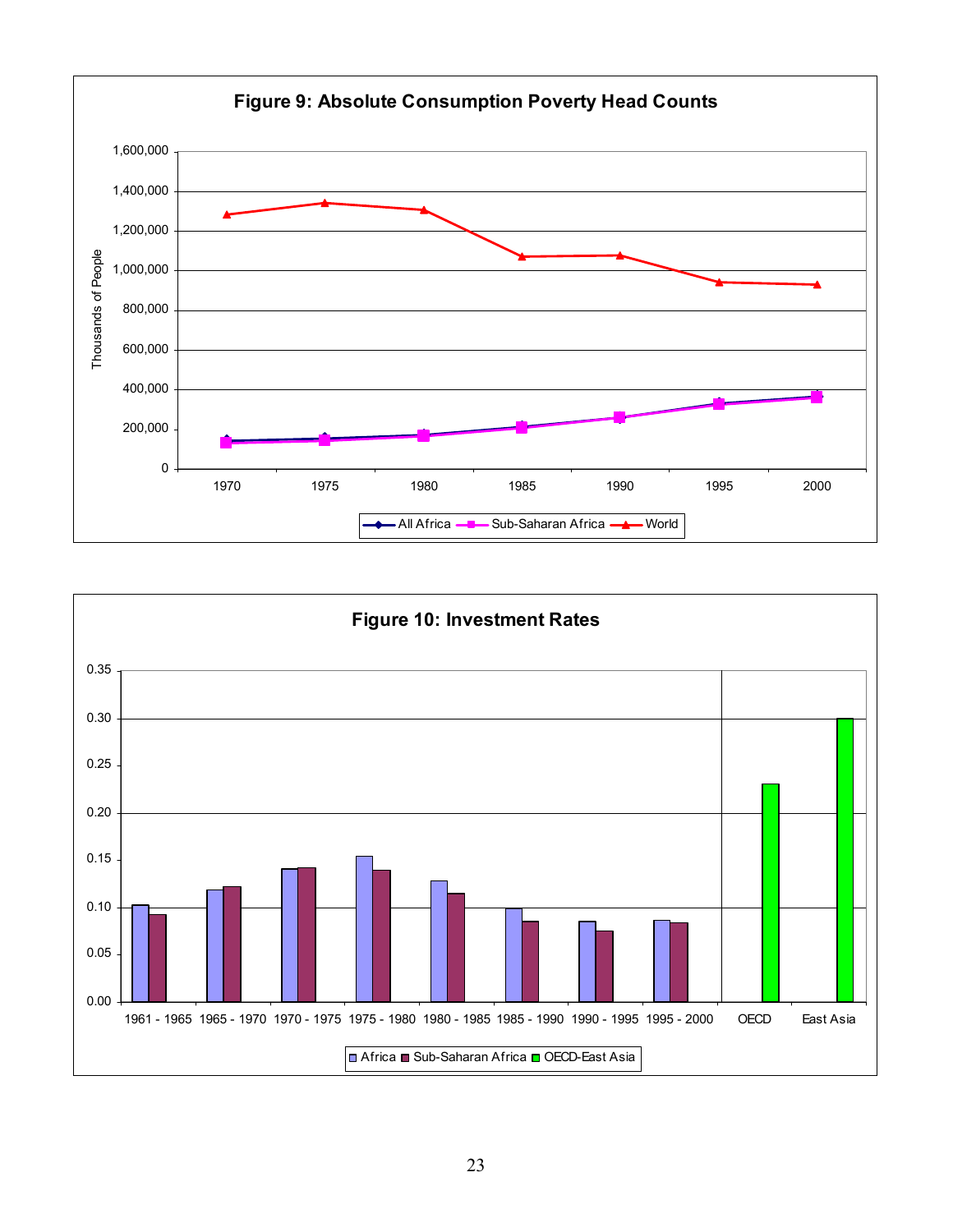

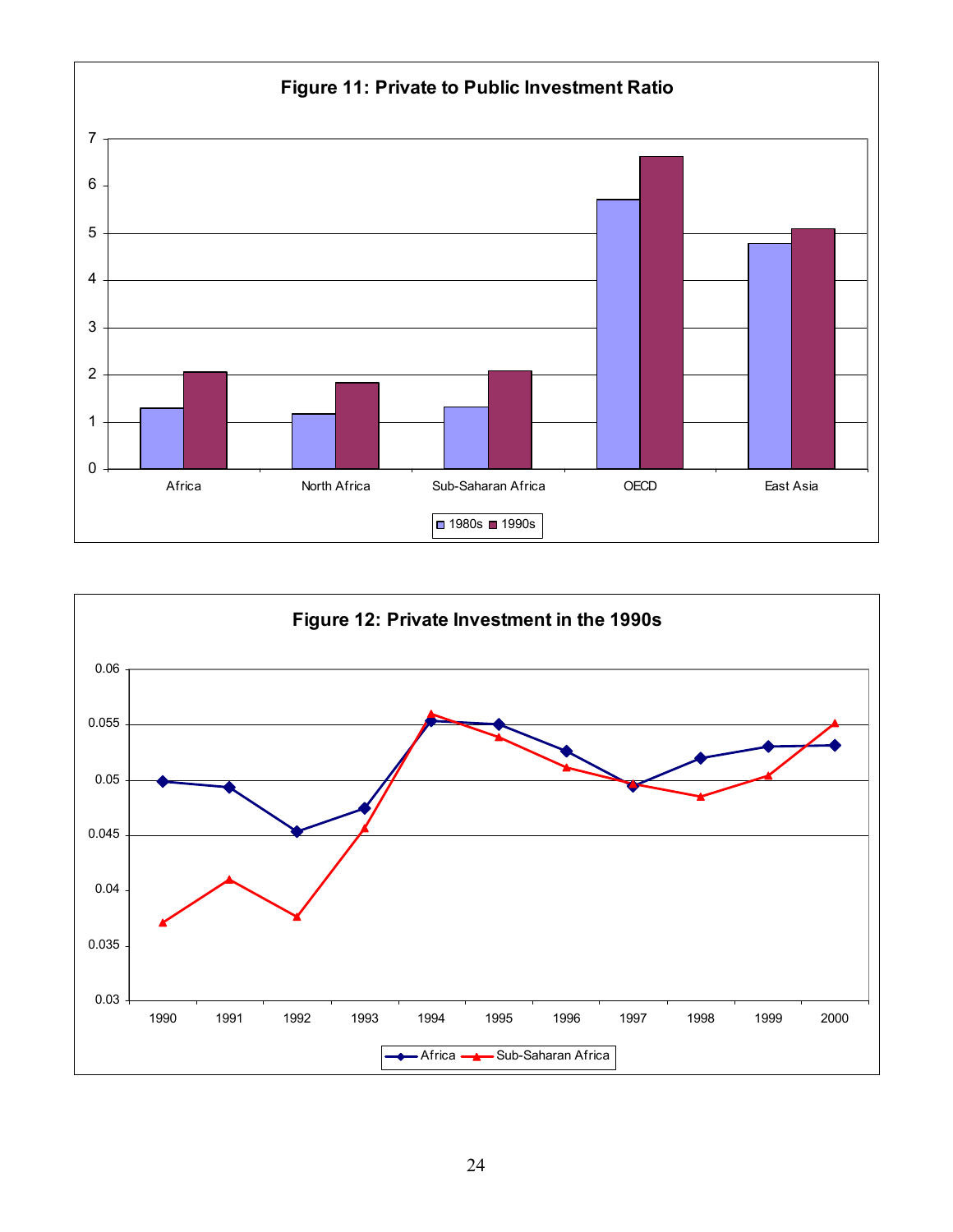

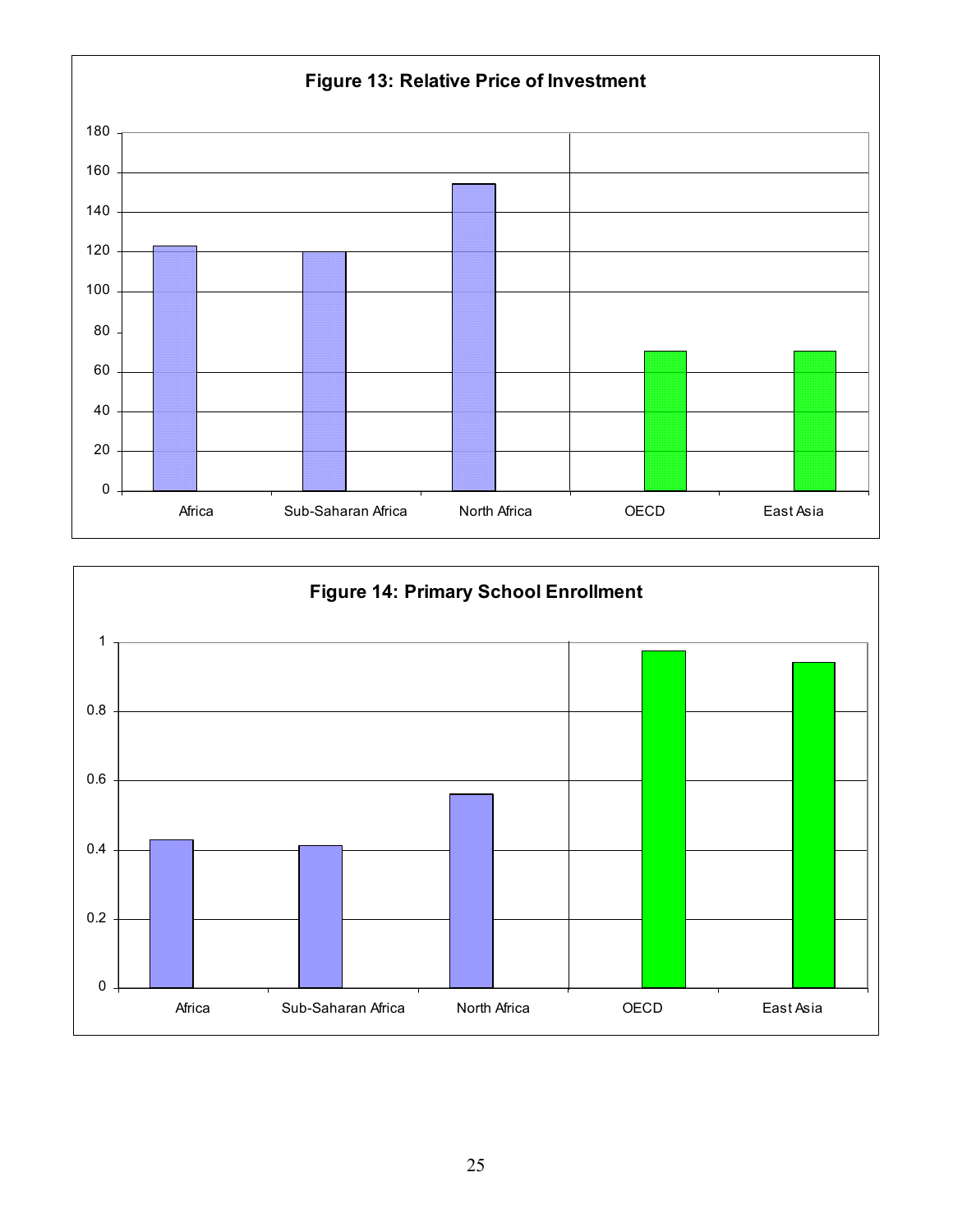

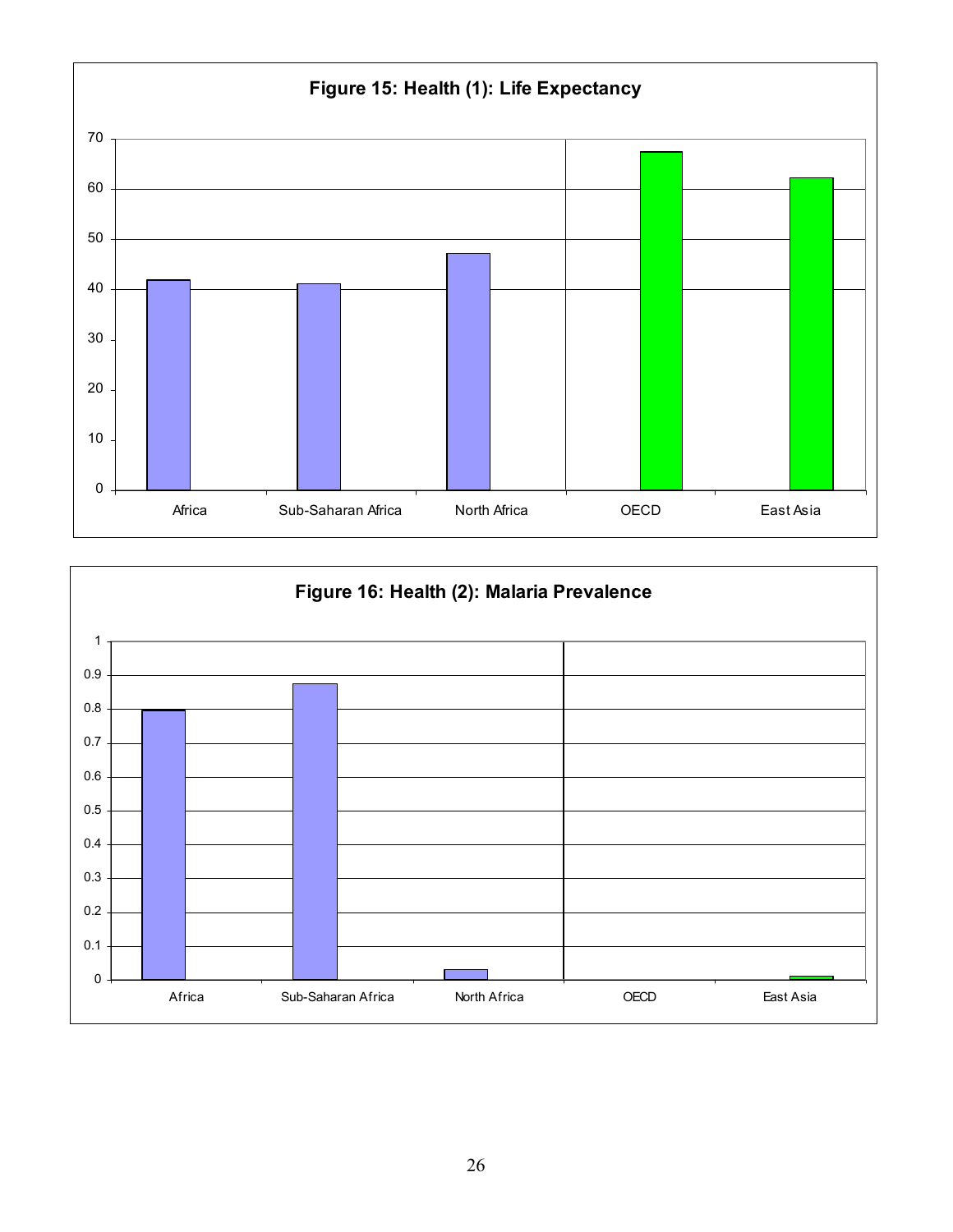

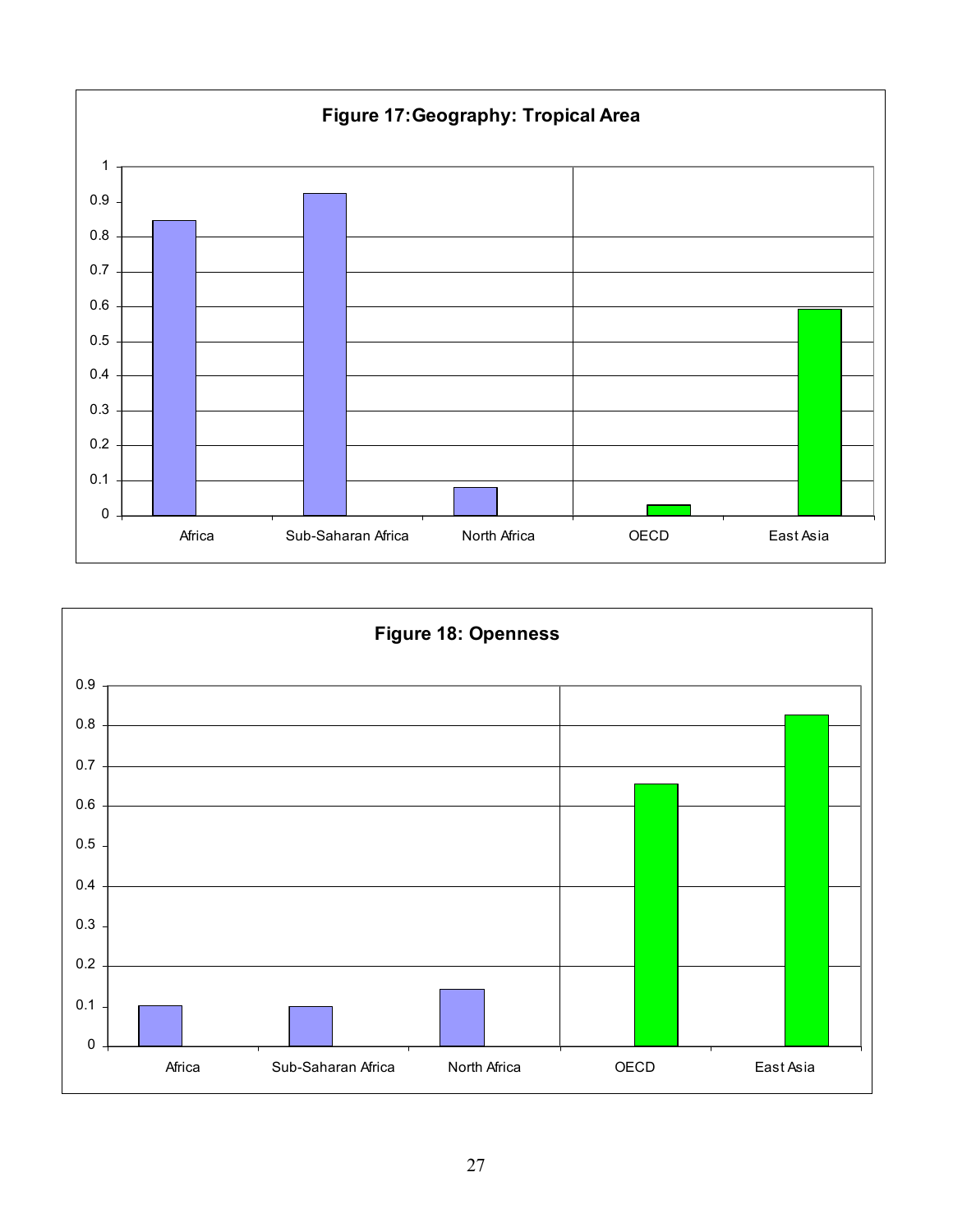

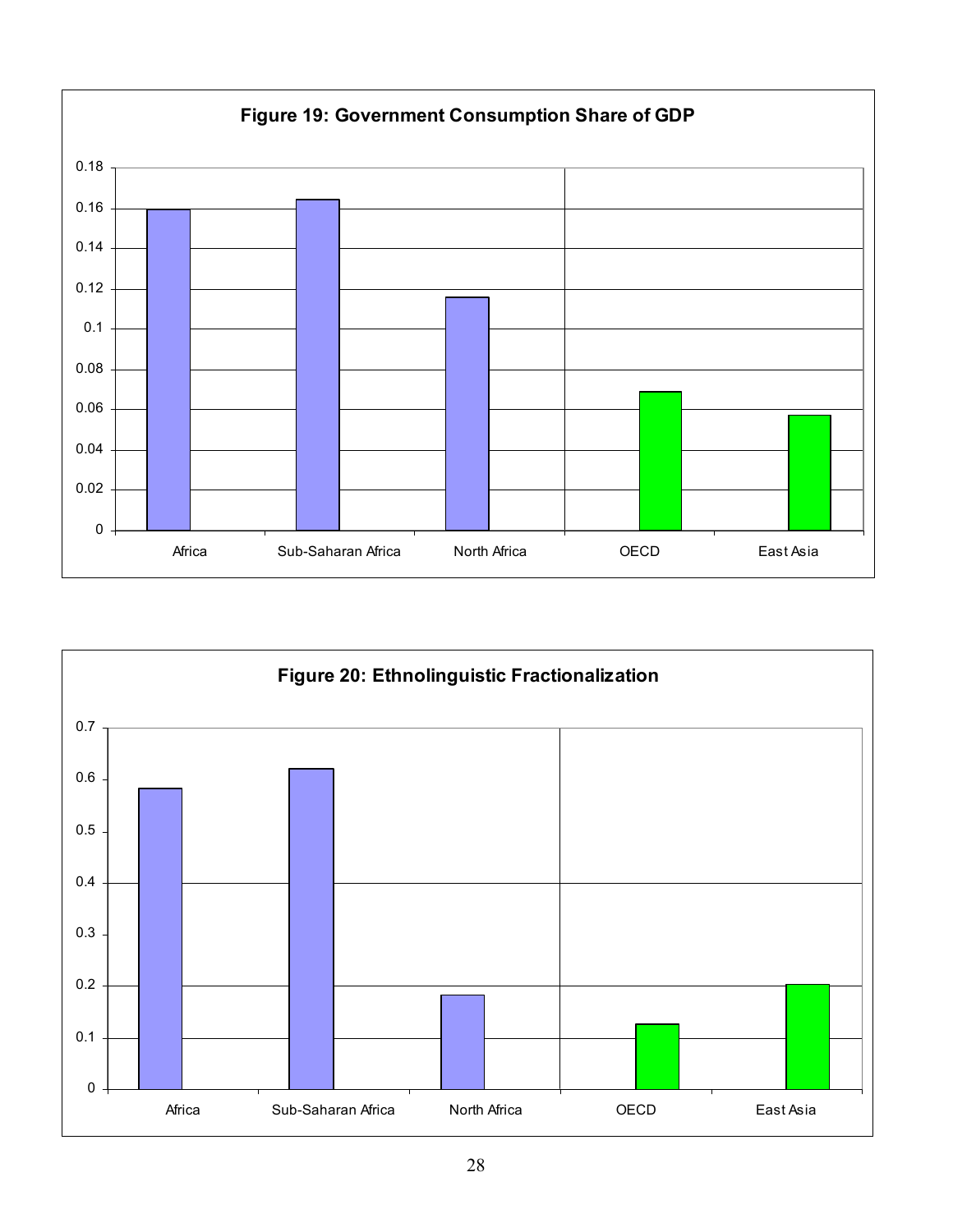| <b>Name of Variable</b>                   | <b>African</b> | <b>OECD</b> | Foregone<br><b>Annual</b> |
|-------------------------------------------|----------------|-------------|---------------------------|
|                                           | Value          | Value       | Growth                    |
|                                           | (2)            | (3)         | (4)                       |
| <b>Price of Investment Goods</b>          | 123            | 70          | $0.44\%$                  |
| <b>Human Capital (1):</b>                 |                |             |                           |
| <b>Primary School Enrollment</b>          | 0.42           | 0.97        | 1.47%                     |
| Human Capital (II): Life Expectancy       | 42             | 68          | 2.07%                     |
| Human Capital (III):                      |                |             |                           |
| <b>Malaria Prevalence</b>                 | 0.80           | 0.00        | 1.25%                     |
| Geography:                                |                |             |                           |
| <b>Fraction of Area in the Tropics</b>    | 0.85           | 0.03        | 1.21%                     |
| <b>Openness</b>                           | 0.10           | 0.66        | $0.67\%$                  |
| <b>Public Spending in Consumption</b>     | 0.16           | 0.07        | 0.40%                     |
| <b>Conflict:</b>                          |                |             |                           |
| <b>Ethno-linguistic Fractionalization</b> | 0.58           | 0.12        | $0.52\%$                  |

# **TABLE 1: WHY AFRICA GREW SO LITTLE:**

Notes: Column 1 displays the name of the variable. Column 2 shows the average value that the variable has for African countries. Column 3 reports the corresponding value for OECD economies. Finally, Column 4 uses the empirical estimates of Sala-i-Martin, Doppelhoffer and Miller (2003) to compute the additional annual growth rate that Africa would have enjoyed if, instead of the values reported in Column 2, it had had the OECD values reported in Column 3. For example, the average relative price of investment for Africa was 123. The corresponding price for OECD was 70. If investment in Africa had been as low as in OECD, Africa's annual growth rate would have been 0.44 percentage points larger.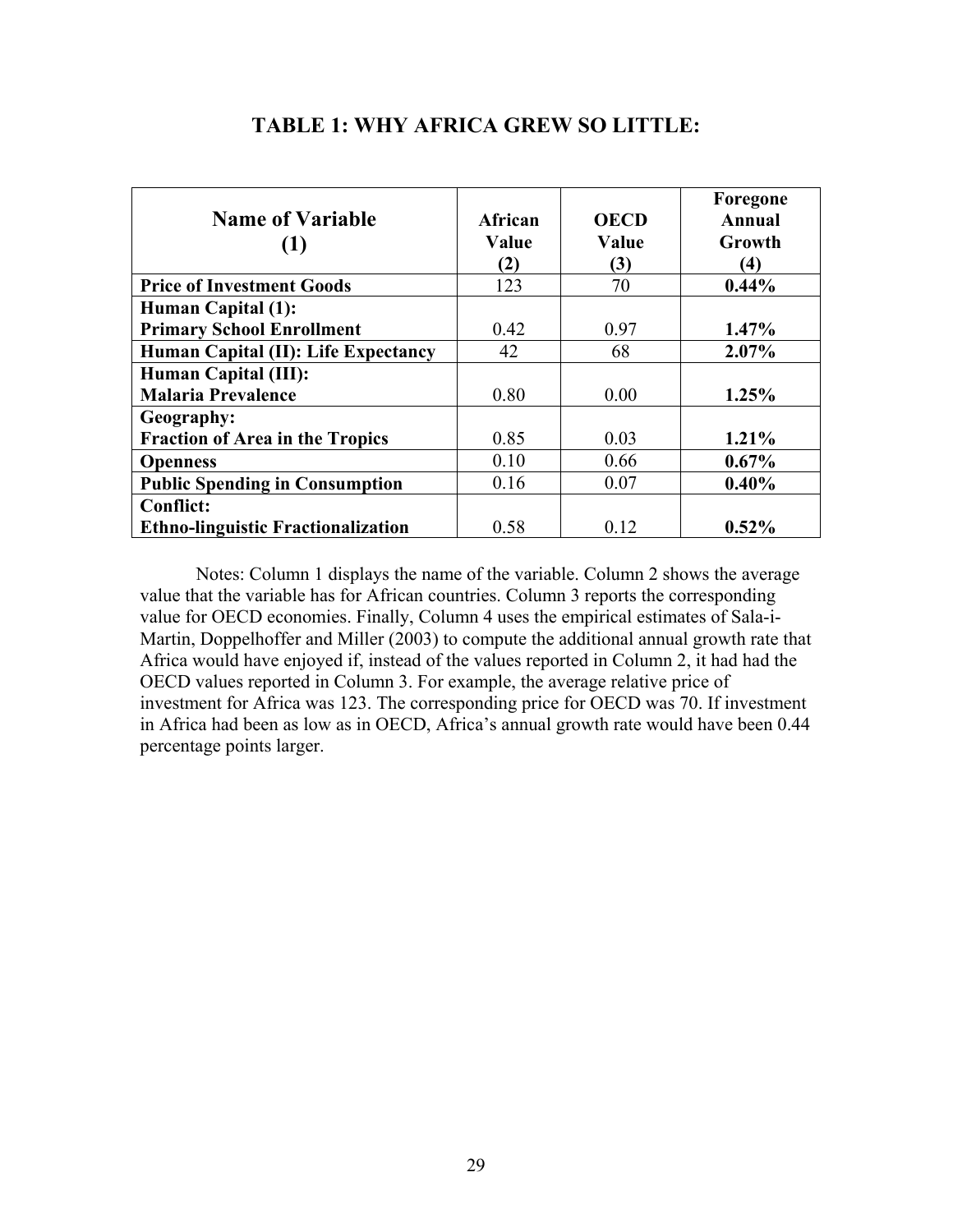# **References:**

- Acemoglu, Daron, Simon Johnson and James Robinson (2001), "The Colonial Origins of Comparative Development: An Empirical Investigation", *American Economic Review,* December, vol 91. pp. 1369-1401.
- Ahluwalia, Montek, Nichilas Carter and Hollis Chenery, (1979), "Growth and Poverty in Developing Countries", *Journal of Development Economics,*  41, 40:25-52.
- Bhalla, Surgit (2002), *Imagine there is No Country: Poverty, Inequality and Growth in the Era of Globalization*, Institute for International Economics Editor, Washington, DC.
- Collier, Paul and Jan Willem Gunning, (1999), "Why Has Africa Grown so Slowly?", *Journal of Economic Perspectives*, vol 13, number 3, Summer.
- Collier, Paul and Catherine Pattillo, eds (2000), *Investment and Risk in Africa*, Macmillan, London.
- Easterly, William (2001), *The Elusive Quest for Growth: Economists' Adventures and Misadventures in the Tropics*, M.I.T. press, Cambridge, Massachusetts.
- Easterly, William and Ross Levine (1997), "Africa's Growth Tragedy: Policies and Ethnic Divisions", *Quarterly Journal of Economics,* CXII, pp 1203- 1250.
- Gallup, John Luke, Jeffrey Sachs and Andrew Mellinger (1998), "Geography and Economic Development", *Annual Bank Conference on Development Economics,* April. The World Bank Ed., Washington, DC.
- Ravallion, Martin, G. Datt, and D. Van de Walle (1991), "Quantifying Absolute Poverty in the Developing World", *Review of Income and Wealth* 37, 4, December, 345-61.
- Sachs, Jeffrey, (2003), "Institutions Don't Rule: Direct Effects of Geography on Per Capita Income", NBER Working Paper W9490, February.
- Sachs, Jeffrey and Andrew Warner (1997), "Sources of Slow Growth in African Economies", *Journal of African Economics.*
- Sala-i-Martin, Xavier (2003a), "Convergence, Period", mimeo Columbia University.